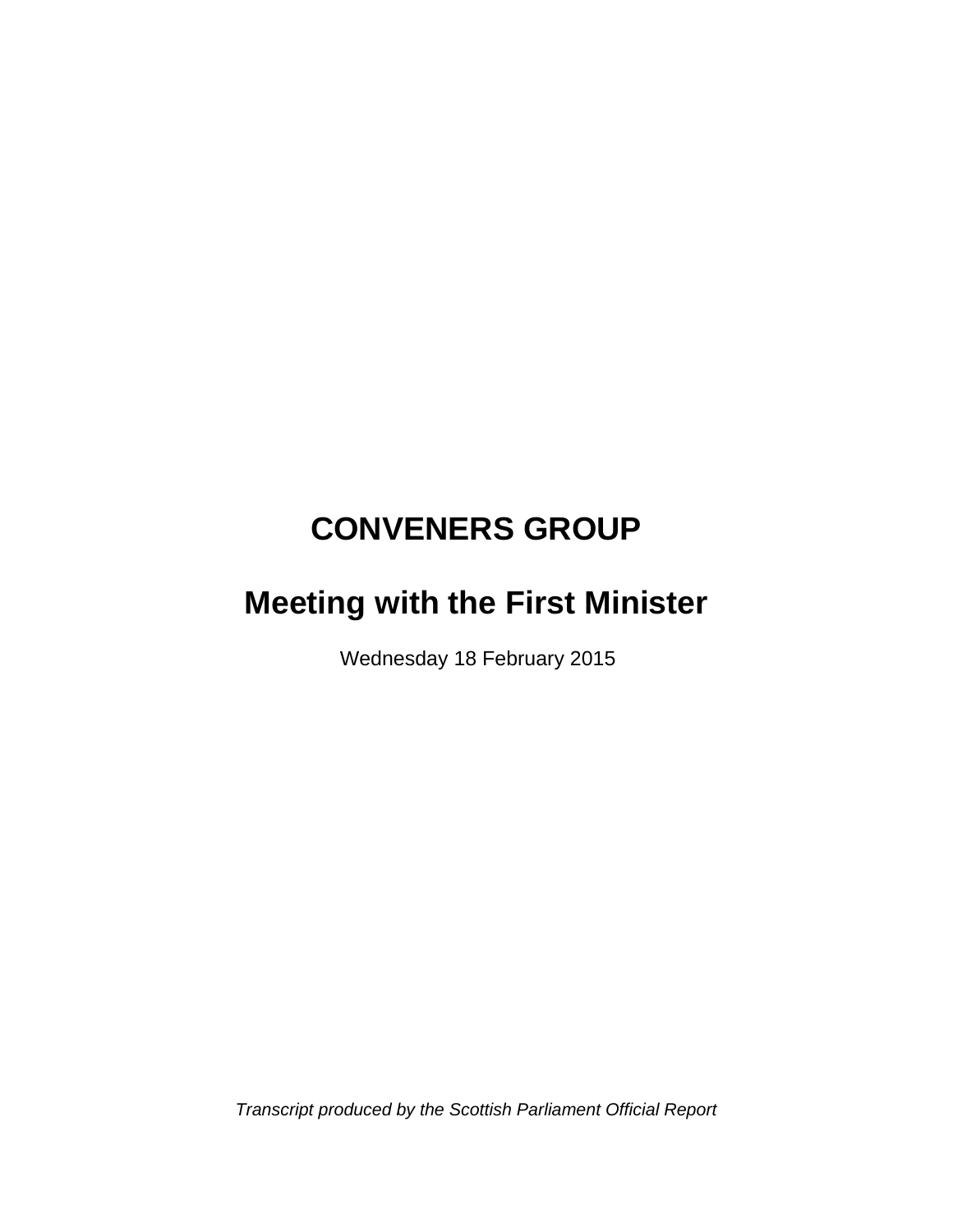### **CONVENERS GROUP**

#### **CONVENER**

The Presiding Officer (Tricia Marwick)

#### **IN ATTENDANCE:**

Bruce Crawford MSP (Convener, Devolution (Further Powers) Committee) Nigel Don MSP (Convener, Delegated Powers and Law Reform Committee) Jim Eadie MSP (Convener, Infrastructure and Capital Investment Committee) Murdo Fraser MSP (Convener, Economy, Energy and Tourism Committee) Kenneth Gibson MSP (Convener, Finance Committee) Rob Gibson MSP (Convener, Rural Affairs, Climate Change and Environment Committee) Christine Grahame MSP (Convener, Justice Committee) Paul Martin MSP (Convener, Public Audit Committee) Stewart Maxwell MSP (Convener, Education and Culture Committee) Margaret McCulloch MSP (Convener, Equal Opportunities Committee) Christina McKelvie MSP (Convener, European and External Relations Committee) Michael McMahon MSP (Convener, Welfare Reform Committee) Duncan McNeil MSP (Convener, Health and Sport Committee) John Pentland MSP (Convener, Public Petitions Committee) Elaine Smith MSP (Deputy Presiding Officer) Stewart Stevenson MSP (Convener, Standards, Procedures and Public Appointments Committee) Kevin Stewart MSP (Convener, Local Government and Regeneration Committee)

#### **THE FOLLOWING ALSO PARTICIPATED:**

The First Minister (Nicola Sturgeon)

**CLERK TO THE COMMITTEE**

Susan Duffy

#### **LOCATION**

Committee Room 2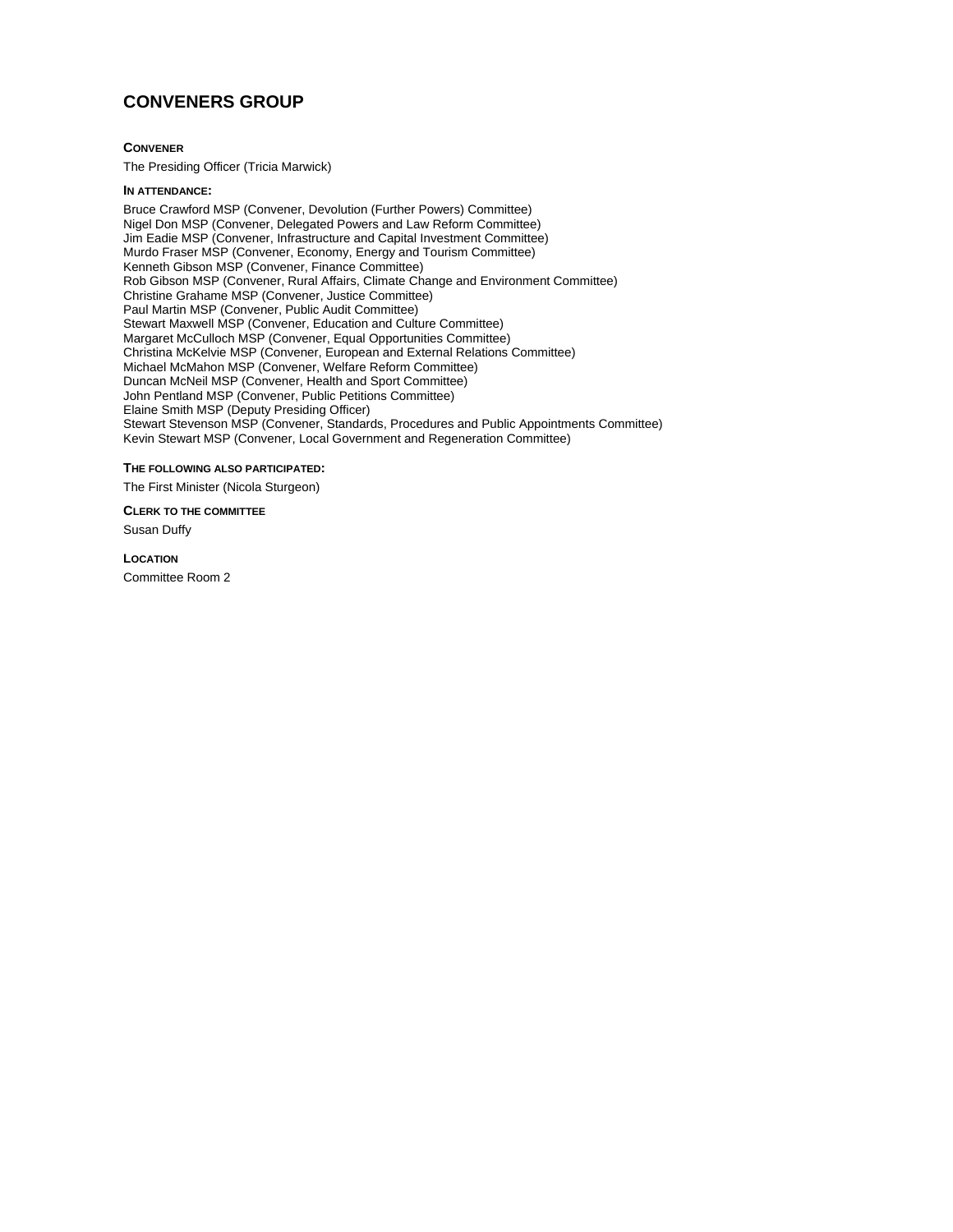## **Scottish Parliament**

### **Conveners Group**

#### *Wednesday 18 February 2015*

#### *[The Presiding Officer opened the meeting at 12:28]*

**The Presiding Officer (Tricia Marwick):** I offer a very warm welcome to the First Minister, who has come along to be grilled by the committee conveners on her legislative programme. This is the second time that a First Minister has come along to the Conveners Group. It is part of the reform agenda to ensure that Government is accountable.

I invite the First Minister to say a few opening words about her programme, and then I will give all the conveners a good chunk of time to question the First Minister and develop their points and arguments.

**The First Minister (Nicola Sturgeon):** Thank you, Presiding Officer. This is my first opportunity to attend a Conveners Group meeting and, to use your words, be grilled by the committee conveners. It is only the second time that such a session has taken place so I am pleased to be here. I am looking forward—I think—to the session. I know that this is a decision for the Presiding Officer and the conveners collectively, but I would be very happy to do this much more regularly. I would welcome the opportunity that that would provide.

As the conveners are aware, the programme for government, which I published and announced to Parliament in November, included 12 pieces of legislation. An additional piece of legislation—the franchise bill to extend the vote to 16 and 17-yearolds—has since been announced, making a total of 13 pieces of legislation.

The programme for government includes a number of policy interventions over and above legislation. Its legislative and non-legislative measures are grouped around the Government's three key priorities, which I will describe briefly.

The first priority is to build prosperity, because we all know and understand that a strong economy underpins the wellbeing of every community throughout the country.

The second priority is to promote fairness. We need to ensure that growth benefits all sections of our society and all parts of the country. We know that, if we succeed in making Scotland more equal, that in itself will help us with our first objective, which is to make the country more prosperous and economically successful.

The Government's third theme and strategic priority is participation. We want to empower and enable people to improve their lives and the lives of others living in their communities. I will perhaps finish on that point. It is no exaggeration to say that, as a result of the referendum last year, Scotland has one of the best informed and most engaged electorates anywhere in Europe. I am pretty sure that there will be a shared objective to encourage that sense of engagement. In my view, an important part of that is to devolve power from this Parliament to local communities, as the Community Empowerment (Scotland) Bill is designed to do.

It is also about making our national institutions, including this Parliament, as open and accountable as possible. That is why I have said that I want to lead the most open and accessible Government that Scotland has had. We are doing that partly by taking part in public discussions, which we are doing almost every month of this year; we had an event in Aberdeen just two nights ago. It is also why I am keen to make these sessions as constructive and productive as possible.

I look forward to the opportunity presented by our discussions this afternoon. Obviously, the principal purpose of this session is for me to answer your questions. However, I am keen to take the opportunity to hear the views of conveners, which will further inform my thinking and the thinking of my Government about how we face up to the challenges and build on the opportunities that we face.

Presiding Officer, thank you for the opportunity to make a few opening remarks. I look forward to your questions.

**The Presiding Officer:** Thank you, First Minister. We go straight to Kevin Stewart.

**Kevin Stewart MSP (Convener, Local Government and Regeneration Committee):**  Thank you, Presiding Officer.

My first question is on fairness and empowerment. How do we ensure that enough resource is put into community capacity building and into giving folk the tools to do the things that they want to do and challenge where they want to challenge?

**The First Minister:** That is an absolutely vital part of community empowerment. As conveners are well aware, the Community Empowerment (Scotland) Bill creates new rights for community bodies and puts new duties on public authorities. The intention of the bill is to strengthen the voice of communities in the big decisions and, sometimes, the smaller decisions that matter to them, and to enable them to shape their communities.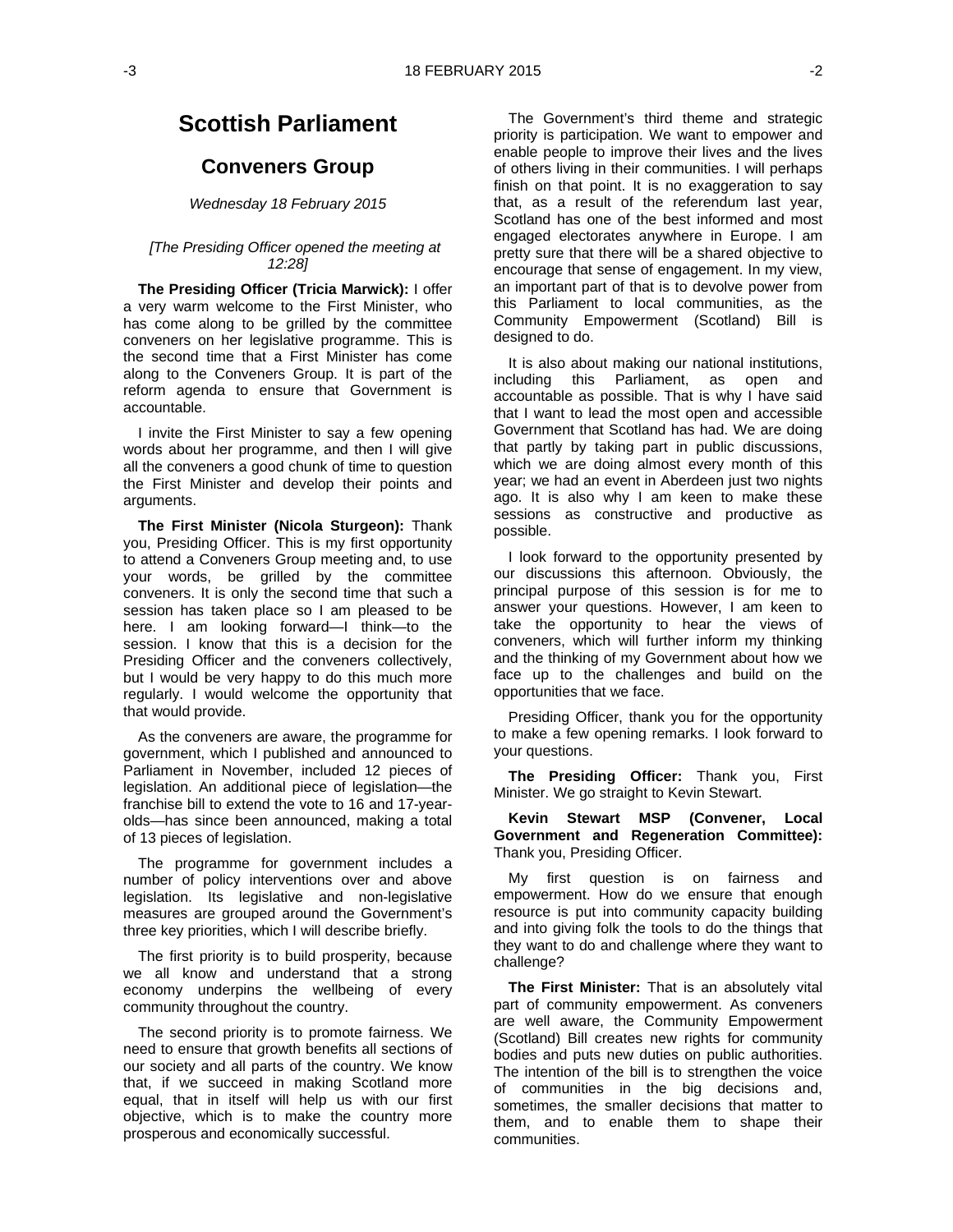Those new legislative provisions will make the difference that we want to make in practice only if individuals, groups and organisations in communities have the capacity to make use of them. I know that that theme came out strongly in the stage 1 evidence that Kevin Stewart's committee took on the bill. That is why, in my programme for government statement in Parliament, as well as talking about some of the provisions in the Community Empowerment (Scotland) Bill I announced that we would increase the funding that we were making available to community empowerment initiatives.

I indicated an additional £10 million, which takes total funding in that area to £19.4 million. As an example of how we are using that funding, we are currently supporting somewhere in the region of 80 community-led organisations specifically to help them to build their capacity and become more sustainable. That is funded through the £3 million strengthening communities programme, which is focused on areas suffering disadvantage and inequality.

We are very mindful of the need not just to give public authorities new powers and place duties on them but to empower and enable local communities to take advantage of them.

**Kevin Stewart:** You heard some of the voices in Aberdeen on Monday night. Sometimes process is the thing that holds people back from being able to articulate their view. The Marischal Square development in Aberdeen is a prime example of that. How do we ensure that processes and notification are as simplified as they possibly can be so that folks can have their voice heard?

**The First Minister:** We can do that as a Government in a number of ways, through the reforms and improvements that we have been trying to make to the planning process over a number of years. We may or may not come on to the issue of the current debate about fracking later in this session. We can make sure that, where there are big decisions on big and often controversial issues, we make a particular effort to listen to the voice of local communities. Public authorities, whether national or local government, have to be mindful, not just in the processes that govern how they do things but in the spirit in which they go about things, that they are listening to the public voice as well.

We are talking here about empowering communities. I talked in my opening statement about my desire to see powers devolved from this place to local communities. However, we have to recognise that there will always be a tension around that agenda. When people want something to be decided locally, they will very much resent the idea of a national Government stepping in in any sense to interfere with that decision.

Conversely, when people do not agree with a decision that has been taken locally, there will often be a clamour for national Government to step in and overturn that decision or bring about a different set of circumstances. We have to recognise and be quite open-eyed about that tension.

The more we can empower local communities and the more local public authorities can respond to the genuine desire of communities and individuals to get involved, the better we will handle all that.

**Margaret McCulloch MSP (Convener, Equal Opportunities Committee):** First Minister, you recently spoke about the much more rigorous standards that we have in the Scottish Parliament regarding equality and the budget. However, in responding to the budget equality statement, the Scottish women's budget group said:

"Equality impact assessment practice is poor in general."

Do you accept that we still have a long way to go in equality proofing the Scottish budget? Why do you think that the women's budget group has been so critical of the assessments?

**The First Minister:** As Margaret McCulloch will be aware, the Scottish women's budget group has been central to our developing thinking and practice around all of this. The late Ailsa McKay was one of the key figures who informed our thinking.

The very positive thing that I would say is that I think all of us should be proud of the fact that we have much more rigorous equality impact assessments built into how we develop legislation, how we do budgets and how we assess policy. Drawing on some of the objectives in our programme for government, I am keen to see us supplement that with poverty impact assessments so that we are rigorous in challenging and testing ourselves about the impact of our policies, not just the intention of our policies.

That said, I readily accept—and I have no preciousness about this at all—that we have to continue to try to improve not just the processes that we have for the way that we do things but how we use those processes, how we refine them and how we get better at them. I think that we should be fairly up front about that. We as a Government are very keen to work with the women's budget group and to understand how it thinks that we can make things even stronger and even more rigorous in the future.

**Margaret McCulloch:** Okay. The women's budget group identified a number of areas where it has concerns about the Scottish budget such as valuing the care economy, childcare and the council tax freeze. It directly challenged the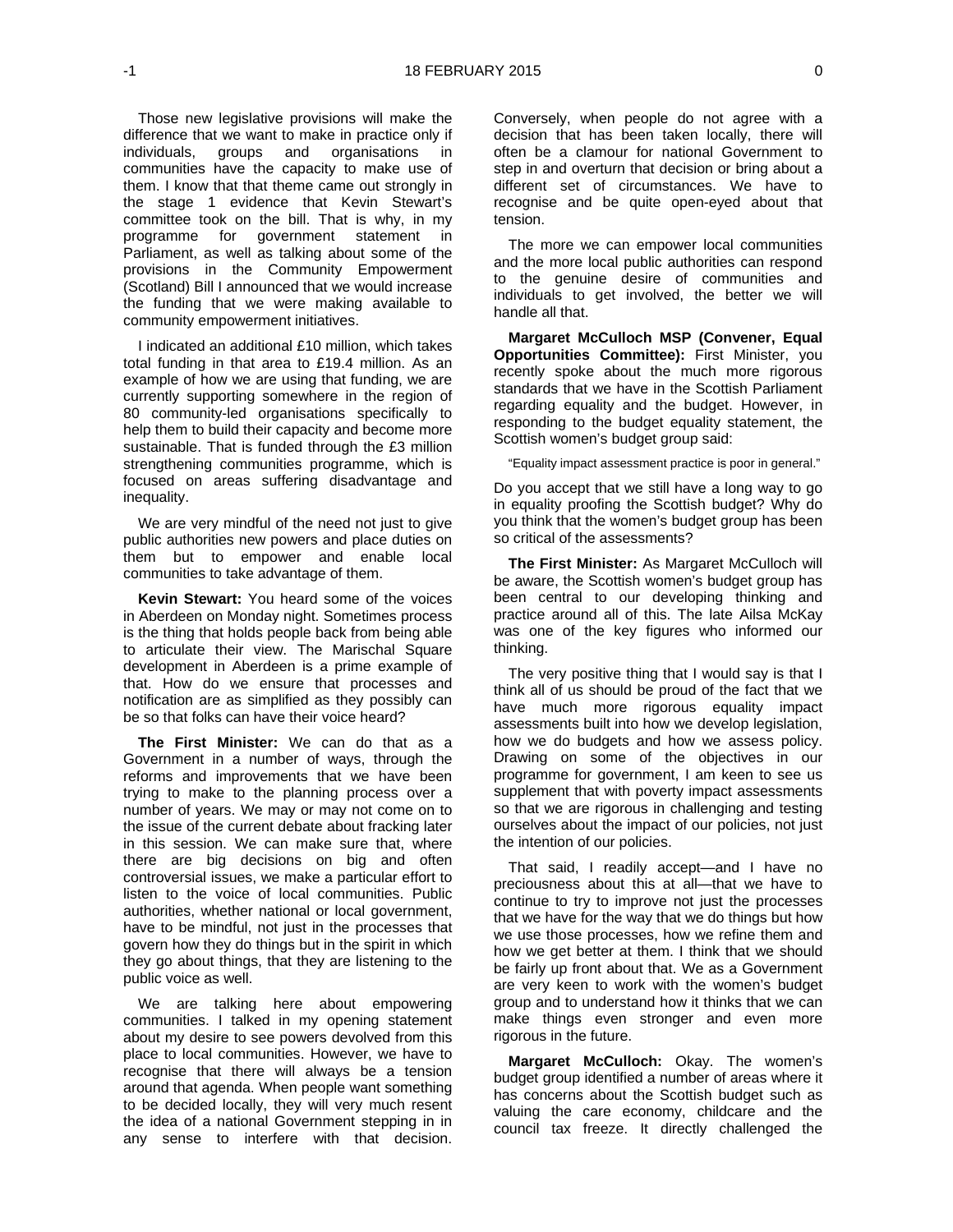assertion in the budget equality statement that there is parity in the council tax freeze and it does not accept that it helps people on low incomes because of cuts to council services. I am not clear whether it opposes the council tax freeze outright or whether it simply believes that it is underfunded. However, do you agree with its call for a gender analysis of the council tax freeze? Would you extend that to any replacement for the council tax?

**The First Minister:** First, drawing on my earlier comments about the women's budget group and its importance, we should of course consider any suggestion that the group makes about how we can better understand, measure and monitor the impact of our policies. Without going into any specifics, we will have that general, sympathetic approach to anything that the group suggests about how we should do things.

On the council tax freeze, the evidence shows that those at the bottom end of the income scale benefit from the council tax freeze to the tune of a larger percentage of their income than those at the top end of the scale. As Margaret McCulloch will be aware, as it is another commitment in the programme the government, preparations are under way to establish a cross-party—with one exception—commission to look at a replacement for the current system of council tax. I would expect that many of the issues that Margaret McCulloch raises will be considered as part of that process.

On the other policies that were mentioned, I am firmly of the view that the expansion of childcare that we have seen thus far under this Government—the increase to 600 hours, which is a 45 per cent increase in the number of hours that children are entitled to—and the further plans that we have for the lifetime of the next session of Parliament, if we are re-elected, almost to double the provision of childcare, are policies with significant benefits, first and foremost for children but also for parents and, in particular, mothers who are seeking to get back into work or to pursue careers. That is an example of a policy that is very specifically drawn from our desire that greater equality should run through our policies and our budget decisions.

**Bruce Crawford MSP (Convener, Devolution (Further Powers) Committee):** We now have the command paper and draft clauses produced by the United Kingdom Government. Since then, there have been developments relating to intergovernmental working on finance matters, and the start of work on the fiscal framework and on the establishment of a new joint ministerial group on welfare. My committee has received correspondence from the Secretary of State for Scotland indicating that discussions are on-going between the two Governments and between the

UK Government and party leaders on issues such as devolution of student visas and health and safety law, and, possibly, abortion.

Can the First Minister update us on her Government's understanding of how those discussions are progressing and where they might lead?

**The First Minister:** Yes, I can, and if you want me to go into further detail on particular aspects of it, I would be happy to do so.

The new joint ministerial group on welfare met for the first time in London last week; John Swinney and Alex Neil were in attendance.

More generally, when the draft clauses were published, the Scottish Government made it clear—and I make it clear again today—that our aim is to help to develop a bill that commands broad support and that can be ready for introduction as soon as is practically possible after the UK general election. That very much remains the objective that we are working towards.

We are in discussion with the UK Government. We have already provided comments on all of the clauses; as you would expect, they include some very technical, detailed comments.

We have already identified to Parliament areas where we want clauses to be improved. The Deputy First Minister included some of that detail in his statement to Parliament a couple of weeks ago. For example, we want the need for the Scottish Government to obtain the consent of UK ministers on key areas, particularly relating to welfare, to be removed. We want a move back to what the Smith commission proposed on the power of the Scottish Parliament to create new benefits in devolved areas and to supplement benefits in reserved areas. We would also like the removal of some of the restrictions on employability programmes.

#### $12.45$

There are a number of other areas that we want to explore with the UK Government. For example, the arrangements around the Crown Estate are very complex. We need to be sure that what the Parliament is getting is legislative competence out to 200 nautical miles. Some doubt was expressed about that previously. Provision on tribunals does not devolve any new powers. There are other areas where stakeholders have already expressed doubts about the effectiveness of draft clauses fixed-odds betting terminals are one example.

Although we obviously take different view to the UK Government on the extent and scale of powers that we want this Parliament to have, we are determined to work constructively with the UK Government to improve the clauses and get a bill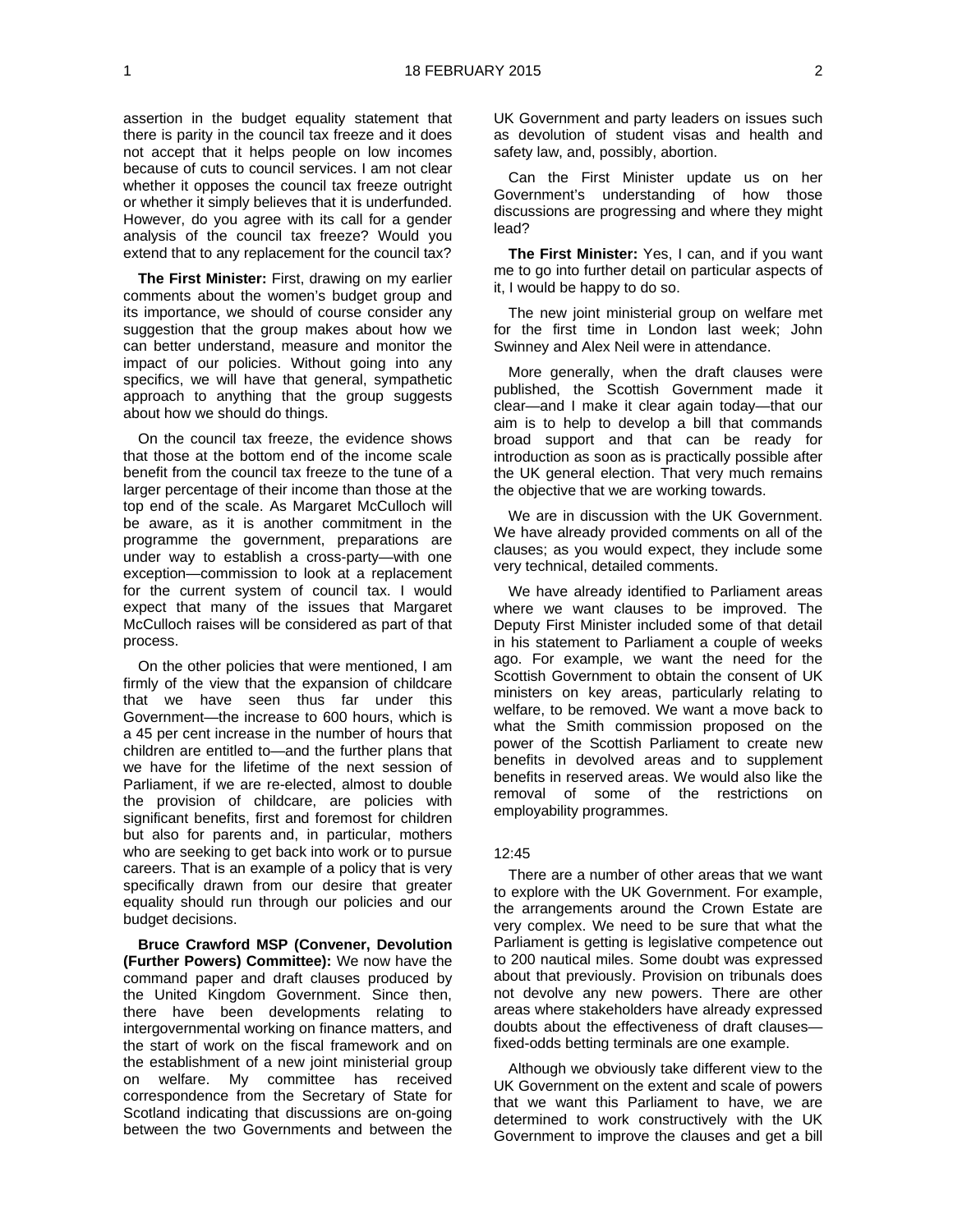that is fit for purpose, to be introduced as soon as possible. As we go along that road, there are a number of non-legislative areas, such as poststudy student visas, that we will try to progress in parallel as well.

**Bruce Crawford:** Inevitably there needs to be a space for intergovernmental discussion. Some of that, certainly in the early days, will have to be confidential. There are obviously discussions going on between the two Governments and directly with political parties. What assurance can the First Minister give us about how the Parliament, particularly the committee that I am responsible for, can be kept up to date about what is going on? Can she give any commitments about how her own Government and the UK Government can find appropriate mechanisms for the Scottish Parliament and the various interested committees of it to be kept informed, obviously respecting the space for intergovernmental dialogue to take place?

**The First Minister:** I agree and feel strongly that Parliament has to be central to this process. By that, I mean the Scottish Parliament—obviously the UK Parliament will be central to it as well.

Scrutiny in this Parliament by relevant committees and the Parliament as a whole is extremely important, and the Scottish Government will seek to facilitate that as much as we possibly can. The Deputy First Minister has already given evidence to your own committee and to the Finance Committee. We stand ready and we will continue to try to provide the committees with as much information as we can as this process develops to enable the committees to do their job in as full a way as possible.

I spoke earlier about the fact that a bill will not be introduced until after the UK general election. Depending on the result of the election, there might be further negotiation that further refines some of what we are talking about. However, there is absolutely nothing standing in the way of pre-legislative scrutiny. I know that your committee is already planning to do that to make sure that stakeholders' views are heard and that both Governments get the opportunity to be held to account.

Once the bill is introduced, it will be subject, through the legislative consent motion procedure, to full scrutiny in this Parliament both by committees and by the full Parliament, as was the case around the Scotland Act 2012.

The final point that I would make—we might come on to this in the context of some of the other committee conveners' lines of questioning—is that, although the legislative proposals in the form of the bill that will be introduced are extremely important, so, too, is the fiscal framework that will accompany them. In fact, in many ways getting the detail of the fiscal framework right may be even more important.

What I would suggest—I make it clear that the Government will be as helpful as possible in enabling the committees to do this job—is that scrutiny of the fiscal framework is as important as scrutiny of the legislation.

**Bruce Crawford:** In that regard, obviously how the Barnett formula works is of incredible significance as far as the fiscal framework is concerned. I have yet to have an academic before our committee who could actually explain how the Barnett formula works. Do you think it would be helpful in that regard if both Parliaments could be much more aware of the intricacies of the Barnett formula and its adjustments, so that all of us, whichever committee we are involved in, can be much more in tune with what is going on in that regard as we begin to develop that very important fiscal framework?

**The First Minister:** I would strongly suggest that that is a good idea. Some of the legislative proposals and the discussions around the nonlegislative aspects are very technical and complex. That is even more the case when we get into the nitty-gritty of the fiscal framework. We as a Government know from our experience of the discussions around the block grant adjustment for the two taxes that will be devolved from 1 April that these can be incredibly complex and, at times, vexed discussions.

As well as this Parliament's committees having a big job to do on the principle—holding my Government to account in relation to the decisions that we take and the areas that we negotiate around these things—the committees have the job of shining a light on what can be very complicated, technical detail. The more the committees can perform that task, the more likely it is that we will get a fiscal framework arrangement that is in the interests of this Parliament and the people whom we serve.

**Michael McMahon MSP (Convener, Welfare Reform Committee):** First Minister, one of the announcements on your programme for Government was that there was going to be an adviser on poverty and inequality, which was a very welcome step forward. What progress is being made in that? Has the adviser identified anything specific that you want to take forward early in the programme?

**The First Minister:** I hope to announce the appointment of an independent adviser before the end of March. Over the past couple of weeks I have been engaged in discussions with a possible candidate. We are not yet at the point of agreeing an appointment, so for reasons that I hope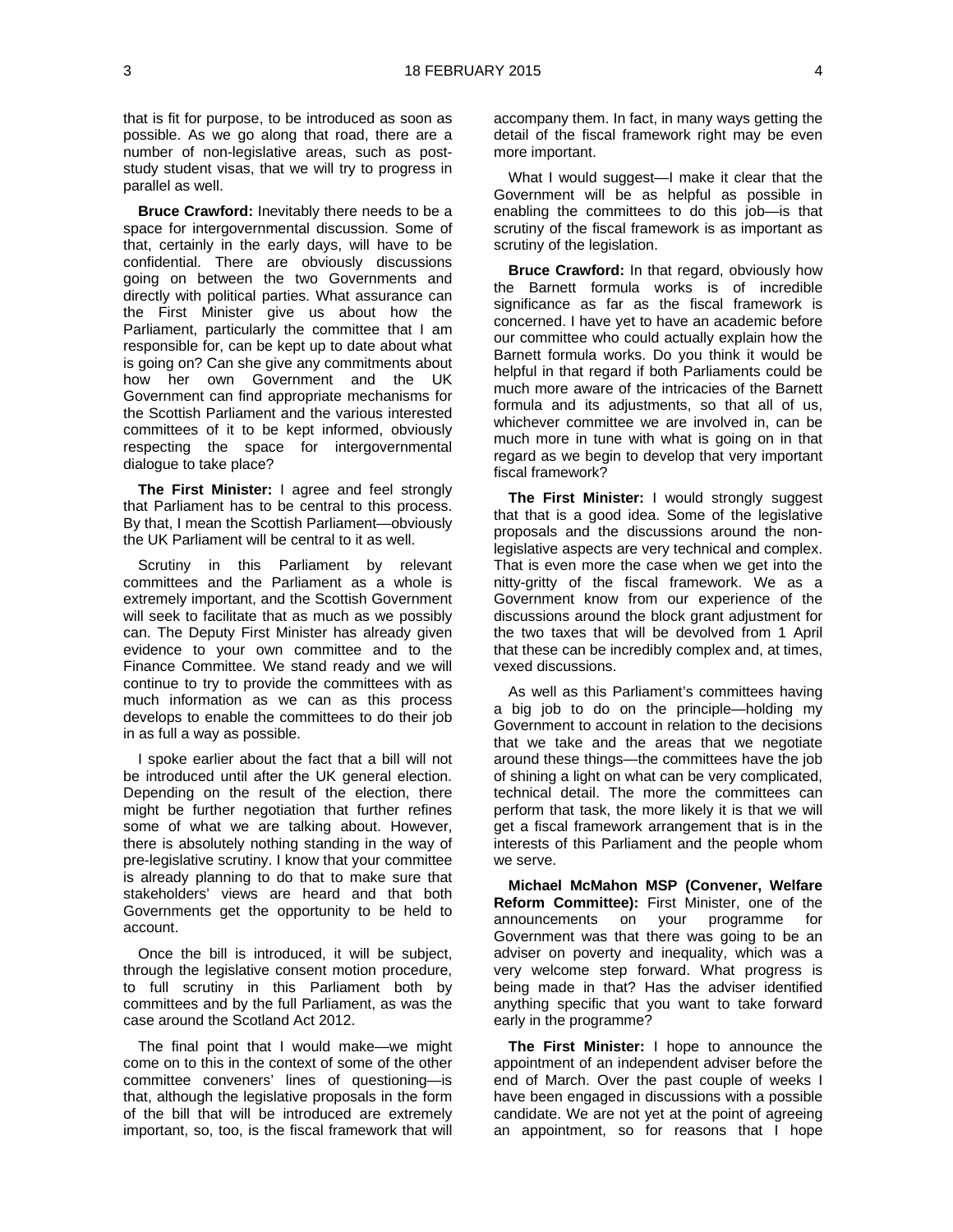Michael McMahon will understand I am not able to say yet who that candidate might be. However, the discussions have been positive and I am hopeful that we will make an announcement in that timeframe.

I am absolutely firm—I will make this clear again when we announce who the independent adviser will be—that it will be a genuinely independent appointment to a role that will be to advise the Scottish Government on additional policies that we could consider in order to make a bigger impact on reducing poverty. The adviser will have a free hand in looking at our current policies and advising us on where we are not going far enough or where current policies may be, in the adviser's opinion, frustrating our efforts to reduce poverty. I see the adviser's function as being not just to produce an annual report, although they might do that, but to have on-going oversight of the Government's programme, so that we have a deeper understanding, almost in real time, of the impact of our policies on the objective to reduce poverty.

At times, having somebody in a role like that will be uncomfortable for the Government and I am sure that there will be times when it will be uncomfortable for me as First Minister. That is the whole point of the appointment, which can, together with the other initiatives that we are taking to reduce poverty and close the inequality gap, make a big difference. I am extremely enthusiastic about it and I look forward to the point at which we can appoint that person and allow them to get on with their work.

**Michael McMahon:** The Scottish Government is doing really good work on mitigating the impact of the welfare reforms. However, the Welfare Reform Committee is currently looking at the Welfare Funds (Scotland) Bill and the third sector has indicated its disappointment at the Government's failure to sign up to enshrining in the bill the principle of the dignity of those who are impacted by poverty and who have to rely on the Scottish welfare fund. The third sector is also disappointed that there is a reluctance to give people choice when it comes to local authorities' decisions on whether to support people in kind or in cash. There is a sense that because someone is in poverty and is asking for support from the state, they should not have a choice. Why are you not yet in a position to support the principles of dignity and choice?

**The First Minister:** I do support the principle of dignity. Since the Scottish welfare fund was established there has been a debate about whether support for people should be in cash or in kind, and that debate has to an extent run through consideration of the Welfare Funds (Scotland) Bill. I have said very firmly that the decision should be driven by the person's needs, first and foremost.

The bill has not yet completed its parliamentary process, and we will continue to listen and to respond as positively as we can. As Michael McMahon knows, I had responsibility for this policy area before becoming First Minister, and I appeared before the Welfare Reform Committee on many occasions to talk about such things. There is, absolutely, a desire for the welfare fund to give as much help as possible to people who are living in very vulnerable circumstances and who are impacted by welfare reform.

Some of the issues that arise frequently in legislative scrutiny come down to a debate about whether detail would be best on the face of a bill or in the guidance that would support its implementation—although I am not necessarily suggesting that that applies to all the issues that you raise about the Welfare Funds (Scotland) Bill. A suite of guidance will support implementation of the bill; third sector organisations will obviously have a part to play as we put together that guidance. The Government may take the view that a number of issues will be better dealt with in supporting guidance than in the bill. We still have another stage for the bill to go through, however. I make it clear that we will listen to the points that are put forward by third sector organisations, as we take final decisions.

**Michael McMahon:** That is welcome. I have a final short question.

**The Presiding Officer:** Briefly, please.

**Michael McMahon:** My question follows on from Bruce Crawford's line of questioning. The Welfare Reform Committee will take a keen interest in the powers that will be devolved. Can you give an indication of what specific change you want when you are given the powers via the new settlement?

**The First Minister:** Some of the things that I would like to do relate to universal credit: one question on which we have to wait to see the extent to which the proposals translate into actual devolution of power is how much flexibility we will have on universal credit.

I want to get rid of the bedroom tax, and I would like to be able to vary the frequency of payments and ensure that we can direct payments to the person in the household who is most in need of them, as opposed to just to one specified person. As we have debated many times, that system often makes women and children in a household particularly vulnerable.

I would also like to have the option to pay the housing element of universal credit direct to landlords, when people are in particularly vulnerable situations.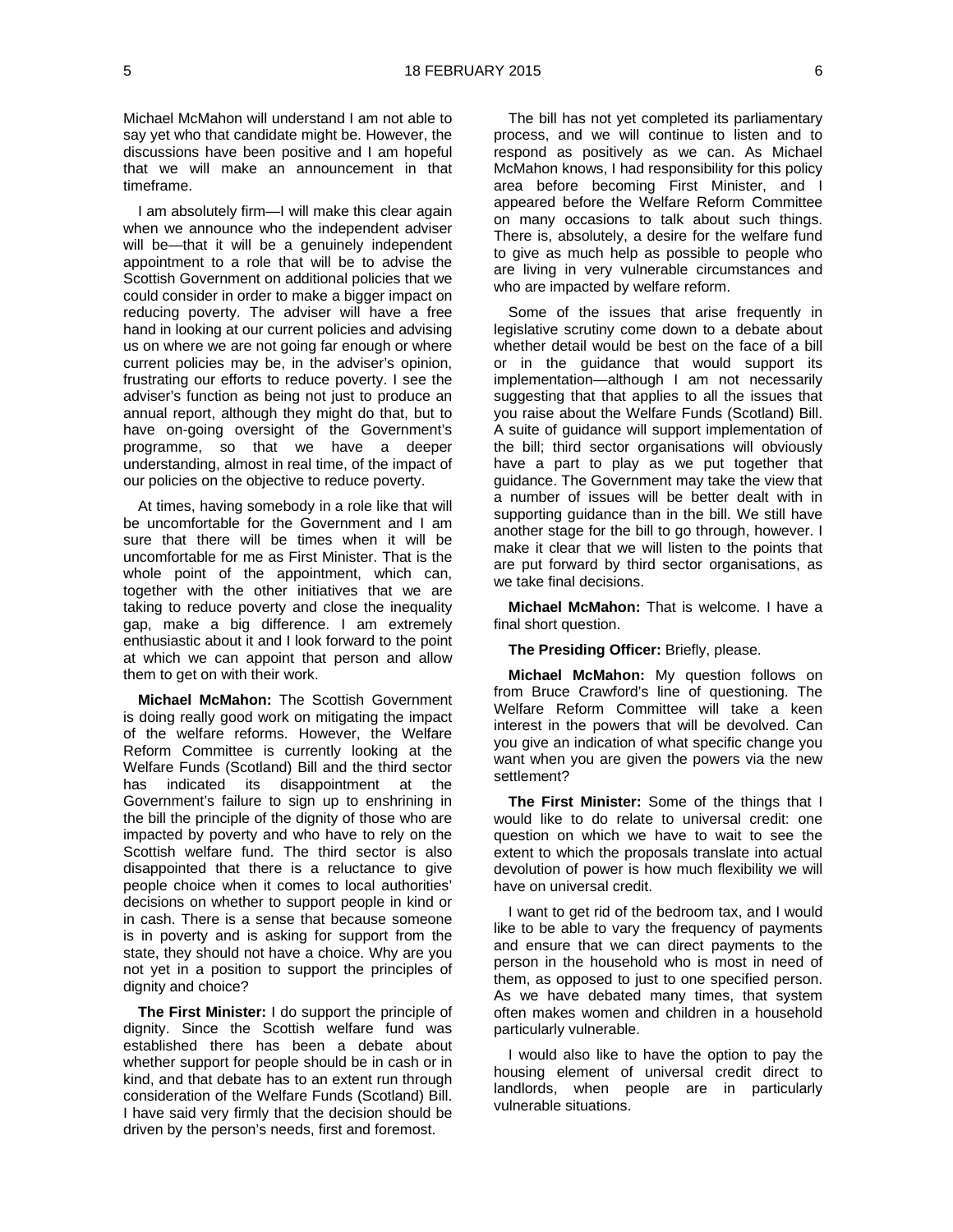I have also made it clear in the past that I think that it is completely wrong that carers allowance is set at the lowest level of any benefit of its kind, so I would like the Parliament to increase it and give carers, who do such a fantastic job, a much better deal.

I have two points on the ability of the Parliament to establish additional benefits or to top up existing benefits. First, the draft clauses simply do not appear to give us the power that Smith proposed, so we have to get back to what Smith proposed. Secondly, I am sure that, if the Parliament gets those powers, it will have many debates about the ability to top up or create additional benefits. Where we already have power, we have taken different decisions. For example, we have done so on the education maintenance allowance. Options like that will open up.

On a more general point, as we go down the road of more devolution—we know our differing opinions on where that journey should end—the Parliament has to be mindful of the need to ensure that there is an appropriate balance between its ability to spend money and its ability to raise revenue. That is one of the general points that we will want to keep in mind as we go further down the road.

**Christine Grahame MSP (Convener, Justice Committee):** First Minister, I think that I am going to have another wee moan, as I did last year.

**The First Minister:** That is not like you, Christine.

**Christine Grahame:** You will not be surprised. You will have familiarised yourself with the issues that I raised on behalf of the Justice Committee at the first of these meetings. I drew attention to the stream of legislation that is in train and that lies ahead. I feel that nothing has changed as a result of my comments and, frankly, now that the legislative programme has been announced, nothing can change. We are currently dealing with the Prisoners (Control of Release) (Scotland) Bill at stage 1. The Human Trafficking and Exploitation (Scotland) Bill, which is starting stage 1, and the Criminal Justice (Scotland) Bill is coming back to us in September. Ahead, we have legislation on fatal accident inquiries, a community justice bill, probably Michael McMahon's Criminal Verdicts (Scotland) Bill and possibly Margaret Mitchell's apologies bill.

I understand that Governments like to put forward legislation and, of course, they have all done so. However, at the meeting last year, I complained on behalf of the Justice Committee that the amount of legislation leaves no time none whatsoever—for post-legislative scrutiny and hardly any time for even brief inquiries. When there are so many bills in the air and we are

dealing with very different issues, that makes it difficult to scrutinise effectively.

Can consideration be given to the impact on the Justice Committee's legislative workload? I do not want there to be two justice committees and I do not want the Parliamentary Bureau to assign bills to other committees because the Justice Committee has too much work, but we should be holding the Cabinet Secretary for Justice to account.

Is it possible for the Government to consider, prior to publicising legislation, discussing with appropriate conveners not the substance but the volume of legislation so that we can return to our dual role of being both a standing and select committee? My concern is that we are not given time to examine legislation properly, which is nobody's fault but must be corrected, and that we have completely lost the ability to be a select committee and conduct inquiries.

#### 13:00

**The First Minister:** Christine Grahame has raised that issue previously and I am not unsympathetic to the case that she makes.

When the Government draws up its legislative programme, it takes account of the relative workloads of committees—I see a former Minister for Parliamentary Business, who is sitting beside Christine Grahame, nodding. The Minister for Parliamentary Business is also always available to discuss on-going issues of scheduling and committee workloads, so I encourage any convener who feels that there is an issue with their committee's workload to take up that opportunity.

I am more than happy to consider how we engage with committee conveners in advance of publishing our legislative programme in order to discuss the balance of bills and what that means for the workloads of committees. However, I am sure that, in return, Christine Grahame will understand that there are often good reasons for the Government's legislative programme to have the shape that it has because particular issues require to be dealt with. Nevertheless, I understand the point that she makes.

I am not just trying to curry favour with Christine Grahame—although that is never a bad idea, in my humble opinion—but the Justice Committee is a good example of a committee that has had a heavy legislative workload in many of the Parliament's years but has nevertheless maintained a high level of scrutiny of legislation and of the Government in general. Believe me, as a Government minister, as Deputy First Minister over the past seven years and now as First Minister, I have never really felt that the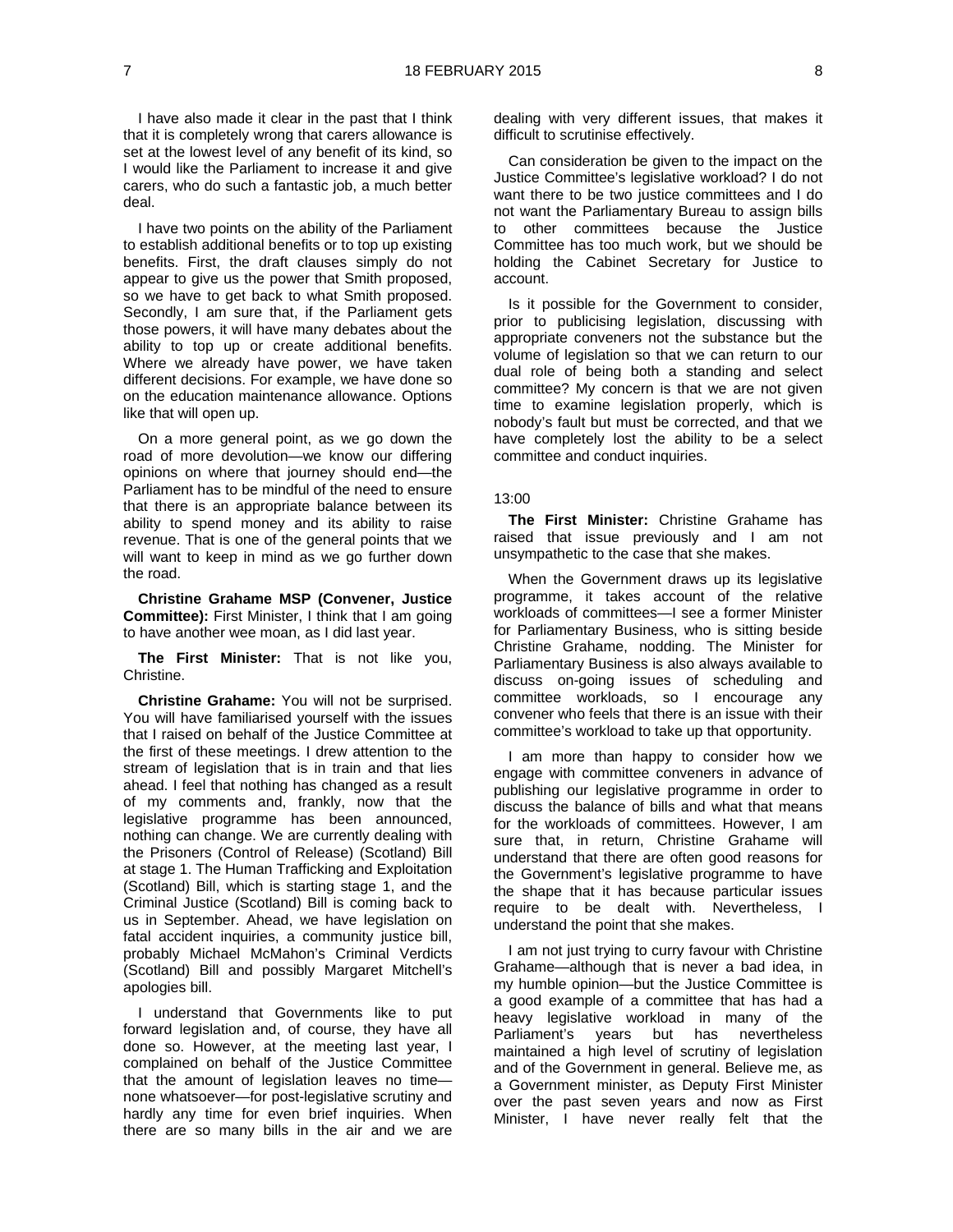Government has had an easy ride from the Parliament's Justice Committee.

The committee does its job well, but I hear what Christine Grahame says.

**Christine Grahame:** Thank you very much for at least considering discussing with a convener—it might not be for all conveners—the Justice Committee's heavy legislative workload in advance so that we do combined justice to the legislation that is ahead of us.

However, there is also the issue of the balance between our standing committee and select committee roles, which might not be an issue for other committees. In my early years on a justice committee, we had opportunities to, for instance, question Her Majesty's chief inspector of prisons on his reports, but we never get such opportunities now. It seems that over the Parliament's 16 years such opportunities have been continually eroded for the Justice Committee. In the mix, too, is the committee's role in the Scottish Parliament not simply as a standing committee to scrutinise legislation. I am sure that the First Minister will consider that. I am currying favour with her now.

**The Presiding Officer:** I say to the First Minister that the issues that Christine Grahame raises are matters much more for the Parliament than for the Government. Ms Grahame will also know that I am in dialogue with the conveners and business managers about how our committees can be more effective, which includes our discussing workloads. It is open to any committee convener to approach the Parliamentary Bureau and the business managers about their committee's workload. I am sure that they would have a sympathetic hearing.

**Jim Eadie MSP (Convener, Infrastructure and Capital Investment Committee):** Good afternoon, First Minister. My question relates to the proposed private rented sector housing bill. Although it does not feature in the current legislative programme, I understand that it is expected that it will be introduced in the autumn.

The Scottish Government's consultation on reform of the private sector tenancy regime proposed that the no-fault ground for repossession, whereby landlords can reclaim their property because the fixed term has ended, be removed. A range of views on that have been expressed during the consultation. There will always be tensions and competition between the rights of the tenant and the rights of the landlord, but the overarching aim of the proposed new tenancy is to improve security of tenure for tenants while providing appropriate safeguards for landlords, lenders and investors. How confident are you that the bill will strike the right balance?

**The First Minister:** Our very firm aim will be to get that balance right. As Jim Eadie rightly said, there will always be tensions between the interests of tenants and those of landlords or investors in private sector housing. We intend to include the private sector tenancy bill in our next programme for government. It is scheduled for early introduction—round about autumn this year.

We are still analysing the consultation on the bill, to which we received more than 2,500 responses. Somewhere in the region of 80 per cent of the consultation responses that expressed a view on the matter were in favour of removing the no-fault ground on which a landlord may regain possession of a property. However, you are right in saying that the majority of industry bodies, landlords and letting agents do not agree with that view. Their view is that removal could act as a barrier to future investment or result in the withdrawal of current investment in private sector rented housing. We must listen very carefully to those views. We are still in the midst of analysing consultation responses, so we have not made a final decision on the content of the bill regarding that or any other issue.

However, if we remove the no-fault ground for repossession—which, as Jim Eadie said, simply allows a landlord to repossess when a tenancy reaches its end date—we will replace it with very clearly defined grounds on which a landlord may repossess so that there is clarity about when that can happen. Many landlords will cite circumstances in which they will need to be able to get back possession, such as their wanting to sell their property, so we are listening to their views carefully. There is a strong view that a key part of tenancy reform should be the removal of the blanket no-fault ground and its replacement with more defined grounds, but we will come to a final decision when we have properly analysed the consultation responses.

**Jim Eadie:** Okay. Let us leave that issue, for the moment. The consultation also asked for views on the action that the Scottish Government should take on rent levels and what rent-review conditions the new tenancy regime should include. Can you outline, albeit within the confines of our tight time strictures, what factors will govern development of the Government's approach as it seeks to enshrine and embed concrete proposals in the housing bill?

**The First Minister:** The factors that will determine our view on rent are not identical to, but are similar to, the factors that we talked about in relation to the previous issue. We have to do two things with the private rented housing sector. First, we must ensure that it is affordable and of high quality. I represent a constituency in Glasgow in which there are significant issues with the private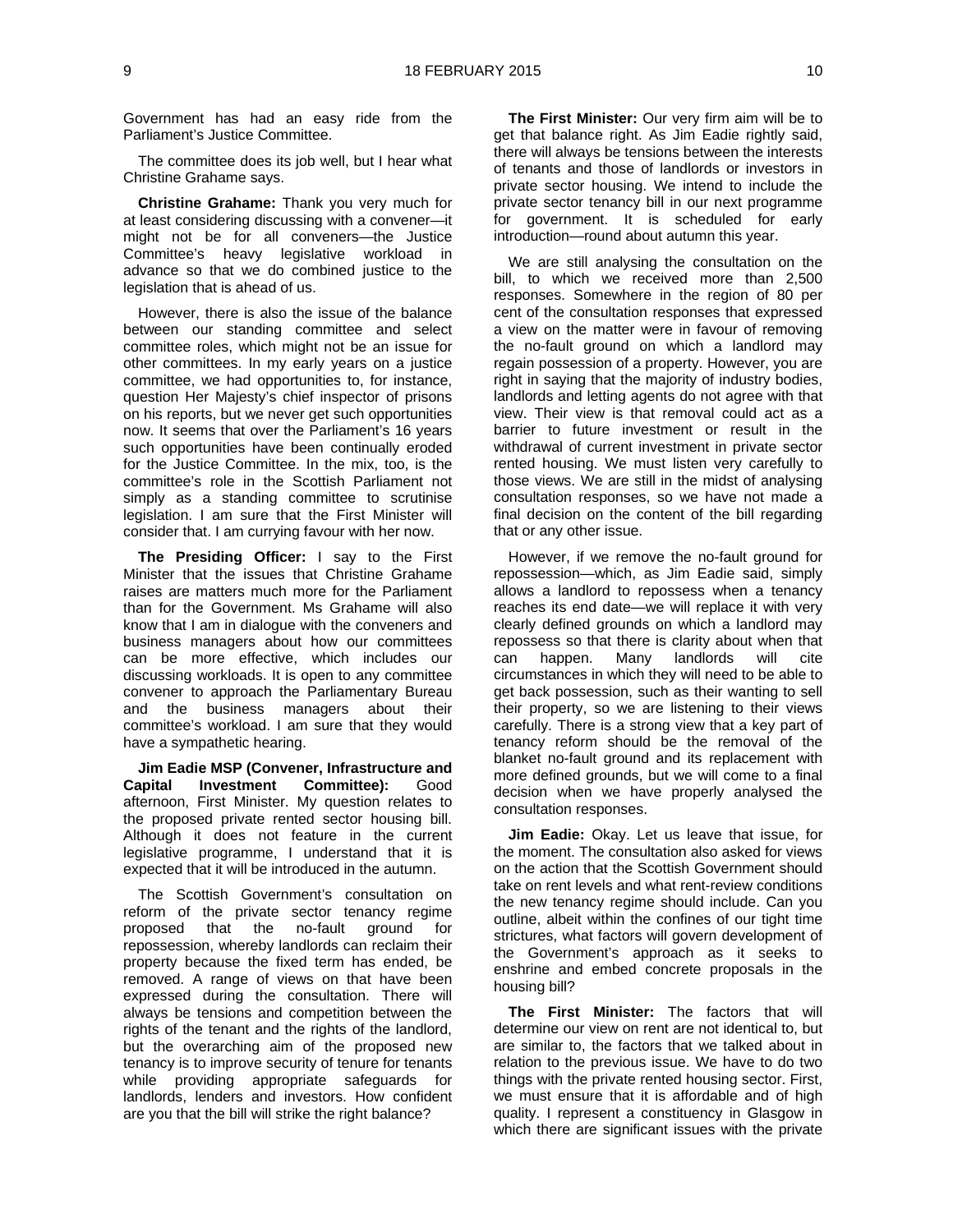rented sector that we have to be able to deal with more effectively. Secondly, because more and more people are relying on the private rented part of the market, we need to ensure that it is an attractive proposition for investors and landlords. We do not want to end up with a constrained supply of private rented sector housing. We have to balance those things.

There has, in the context of previous legislation, been argument about setting a cap on rent or a restriction on increases in rent. Given the cost of housing for some people in the private rented sector, I am not blind to the merits of that argument, which is why we included the matter in the consultation document. Nevertheless, my conclusion on the matter is similar to my conclusion on the previous issue: we need to properly analyse the consultation responses before we come to a final judgment on what it will be appropriate to include in the bill.

**Jim Eadie:** Okay. Thank you.

**Duncan McNeil MSP (Convener, Health and Sport Committee):** First Minister, I welcome your willingness to have more regular meetings with the Conveners Group. We need to work out how we can do that in a meaningful way when there are 16 people around the table, but it is welcome.

While I am in this welcoming mood, I also welcome your announcement yesterday on national health service transparency. That will be useful to the Health and Sport Committee as well as to the public. I have a short question on that. Will you make all the data that you receive from health boards and which is held by the health department available weekly? If not, which data will not be reported?

**The First Minister:** Are you talking about accident and emergency data or more generally?

**Duncan McNeil:** I am talking about your announcement yesterday on sharing as much information as possible. We know that a wide range of information comes from the health boards weekly. Will that information be published on the proposed website and made public?

**The First Minister:** I want to do two related things. First, I want as much information about the performance of the health service to be available publicly as regularly as is appropriate. There are some performance measurements that it would not be meaningful to publish weekly, such as performance on the treatment time guarantee, because that is assessed over a 12-week period. We have to judge the appropriateness of the frequency according to the circumstances.

Secondly, I want to ensure that the information is made available publicly in a meaningful way, and not just for MSPs and Parliament committees,

although they are important. Parliament's committees are well versed in delving into the technically produced information that is already available. I want it to be easy for the public to go on to the website and look at how the health service is performing in their area and, where appropriate, in the hospital to which they might be referred. That is what we are trying to achieve.

I will address the point that I think that you are getting at. As you would expect—I am sure that you would be concerned if this were not the case—the health department monitors the performance of the health service regularly. The degree and frequency of that depend on the aspect of performance that is being considered. The health department has a variety of information on a management basis all the time.

Equally, as you will be aware, the decision on the validated official statistics that get published is for statisticians rather than politicians. Sometimes, politicians can get into trouble if they publish unvalidated management information. What gets published as official statistics is down to the statisticians.

Our health service, notwithstanding the challenges that we see routinely in the winter around A and E and other pressures, performs extremely well. Therefore, I want as much of the information on that as possible to be available routinely and in an easily accessible way.

**Duncan McNeil:** Presiding Officer, I was not expecting such a long answer.

**The Presiding Officer:** That is why I am giving you a bit longer to ask a question, Mr McNeil.

**Duncan McNeil:** Thank you. I need to move on, but can I take it from that long answer that it is a question of practicality and frequency, rather than principle, whether the information that the Scottish Government gets is available to the Parliament's committees and, through that process, the public?

**The First Minister:** Yes, but it is for statisticians to assess whether information can be published as official statistics.

**Duncan McNeil:** Well, yes, but I will probably need to be persuaded of that.

**The First Minister:** I will be brief, Presiding Officer, because I know that Mr McNeil wants to go on to another issue. I make a genuine offer: if there are particular aspects of performance that his committee is interested in or wants to know how we intend to approach publication on, I am happy to discuss that.

I regularly appeared before the Health and Sport Committee when I was the health secretary, and that committee can have a cabinet secretary in front of it at any time to delve into the detail of the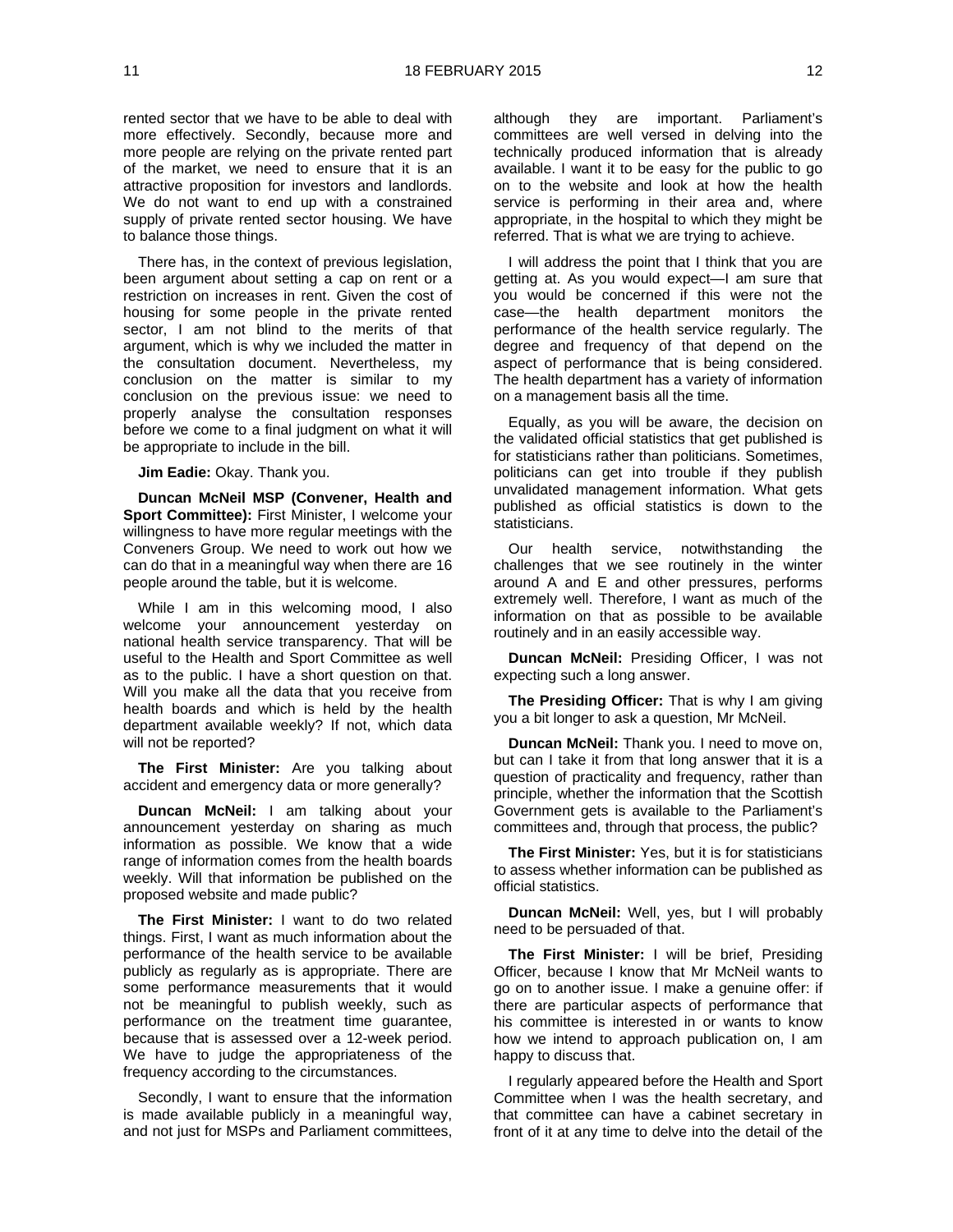statistics or information that the health department holds on the health service.

**Duncan McNeil:** I will comment very quickly that I welcome the programme for government's recognition of the need for transformational change in how we deliver our health and care services. As you know, the Health and Sport Committee shares that ambition. However, change has been slow and demand is growing. We have significant pressures in the acute sector. Local government and health have tight budgets, so they need to work together to deliver that change. Is the 2020 vision and all that it entails, such as seven-day care, achievable within the timescales that the Government has laid out, without additional transformational funding to make that happen?

#### 13:15

**The First Minister:** We are committed to the 2020 vision, and Shona Robison has shared with Parliament in recent weeks her approach to taking it forward and involving Parliament and the public in the discussions about how we equip the health service to face up to the changes that we know are happening in society—particularly the demographic changes.

The health service budget is at record levels. It has increased in cash terms by £3 billion since the Government took office and it has gone over £12 billion for the first time ever. That is against the backdrop of our Scottish Government budget having been reduced in real terms by 10 per cent. We would all like to give even more money to the health service, local authorities or any other area of our budget, but we operate within a fixed budget. In that context, we have protected the revenue budget of the health service.

We have ensured that we are resourcing what is perhaps the biggest reform in how we deliver health and social care since the health service was established. We are the first Government to have finally got on and done the integration of health and social care, which is a massive reform of how we deliver those services and which will make a big difference for those services' users. We will continue to work through the longer-term plans for reshaping the health service to take account of changing circumstances as collaboratively as we can.

The short answer to your question is yes. I am not saying that these things are not challenging, but we are committed to the 2020 vision and to making the changes to our health service that are required.

**Duncan McNeil:** Without transitional funding.

**The First Minister:** We have funded the integration of health and social care, for example, specifically on that basis. When I was the health secretary, we had transitional transformational funding for older people's care to prime the pump for integration issues. We do something similar with early years funding.

**Duncan McNeil:** We are talking about £170 million out of a £12 billion budget. We are all on board for the transformation, but can we make it happen without additional transitional funding within the timescale of 2020? Is it going to be 2025 or 2020?

**The First Minister:** We are working to the timescales and the budgets that we have set out, but we are trying to join up the whole health budget and the whole social care budget. It is not a case of there being £170 million for the integration of health and social care—that figure is additional funding to ease the transition. We need to make sure that the entire health budget is being spent effectively to manage the demographic change that we are dealing with.

#### **Duncan McNeil:** But—

**The Presiding Officer:** I am sorry, Duncan, but we have to move on.

**Stewart Maxwell MSP (Convener, Education and Culture Committee):** First Minister, you have made announcements recently on the Government's intention to tackle the link between socioeconomic deprivation and attainment. When the education secretary was at the Education and Culture Committee at the beginning of February, she said:

"As the committee knows, we plan to introduce an education bill to the Parliament in March, and I want to ensure that it contains measures to address the attainment gap and promote equity for all our children."—[*Official Report*, *Education and Culture Committee*, 3 February 2015; c 36.]

Will you lay out in some detail the intention of the Government's programme? You have made announcements about the attainment fund, but what action do you intend to take through legislation to back up the fund?

**The First Minister:** The education bill has not been introduced in Parliament yet; that will happen in the normal course. As well as the things that have been talked about in relation to that bill, we are looking closely at how we can enable ourselves through legislation to make more progress on closing the attainment gap. That includes looking at the possibility of duties on local authorities, as they make their decisions on education, to have clear in their minds the obligation to reduce the attainment gap.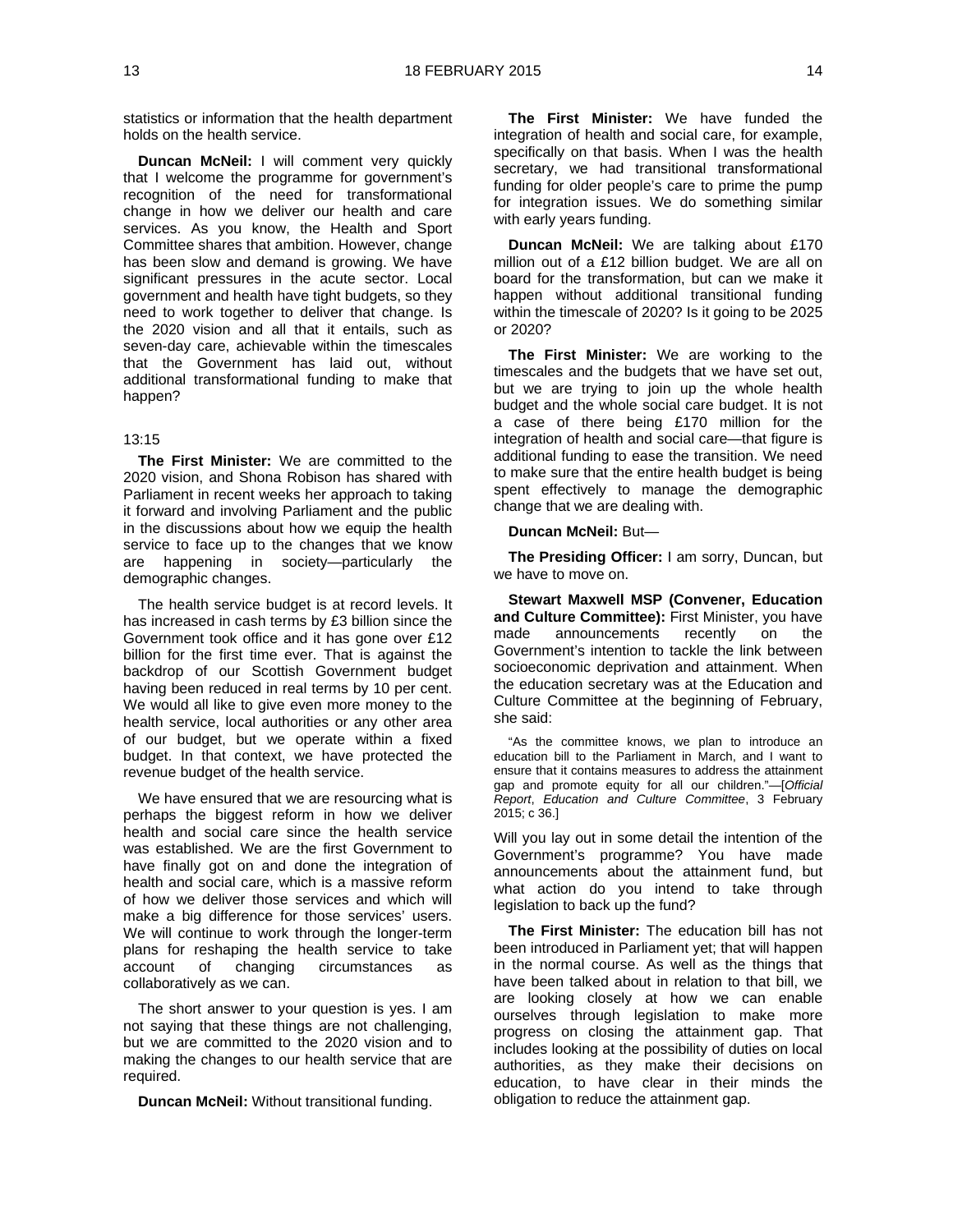We are looking at how we can use the education bill to pursue and progress that objective but, although that is important, I would hesitate to suggest that legislation alone will reduce the attainment gap. That is why we have put so much emphasis on some of the other measures that you alluded to and which we have talked about over the past few weeks—the measures in the programme for government on the new read, write, count campaign; education attainment advisers in every local authority area; and, more recently, £100 million over the next four years for the attainment fund to pursue an attainment challenge. Yesterday, the education secretary announced which local authorities will initially be part of that fund.

Legislation has a role to play and we are looking at how we will use the vehicle of the education bill to maximise that role, but what we do around the legislation will be as important, if not more important.

**Stewart Maxwell:** I very much agree with that. You mentioned attainment advisers. If it is at all possible, can you give us some detail on what exactly an attainment adviser will do in each local authority?

In the announcement that you mentioned, the Government listed the local authorities that the money will be allocated to. I am sure that we are all pleased that some of the most difficult areas in terms of deprivation will be tackled first. However, a member of my committee and a member of the public have raised with me the point that deprivation does not exist just in the areas where there is generally wider deprivation—it exists in all parts of the country. Will you explain the thinking behind identifying deprivation by local authority area rather than by other measures?

**The First Minister:** You are right that we can find deprivation in areas that are seen as being affluent overall; we can find children from more affluent backgrounds and from the most deprived backgrounds in the same classroom. That is why much of what we are talking about on attainment is being talked about on a universal basis. I have spoken about the read, write, count campaign and the attainment advisers, which are part of what we describe as the universal offer.

We are determined to raise attainment overall. However, with the attainment challenge, we are also recognising—I think that we are right to recognise it and that it is important that we do that some parts of the country have particular, more deeply ingrained challenges. The statistics on exam passes and so on bear that out. That is why that funding, which is in addition to what we have been spending on improving educational outcomes, will be focused initially on the seven local authority areas that the education secretary

spoke about yesterday, where there are the biggest concentrations of households in deprived areas.

The initial £20 million for the attainment fund will be spent in the coming financial year, but the plan is for four years initially, because evidence from similar schemes—the London challenge has been cited—suggests that such schemes need such a period to work and because we want to move to other areas in the future. We are starting where the problem is biggest, but we are not in any sense saying that those are the only places where the problem exists.

You asked about attainment advisers. Intensive work is going on with Education Scotland to move to the implementation of the attainment adviser commitment. In summary, attainment advisers will be experts who can, as the name suggests, advise local authorities, schools and teachers on best practice in raising attainment and who will be part of the process of sharing that learning and best practice across the country. The education secretary will say more about that in the not-toodistant future.

**Murdo Fraser MSP (Convener, Economy, Energy and Tourism Committee):** Good afternoon, First Minister. I have a couple of questions from the economy and business perspective. The legislative programme contained a promise to introduce a new Scottish business pledge, which is intended to reward good employers that pay the living wage, for example, by bringing forward a package of tailored support. What is the timetable for bringing that in? Do we know what the budget for it will be?

Has the Scottish Government looked at or will it look at the idea of using the business rates regime to reward the mid-size companies that pay the living wage and to incentivise other mid-size companies to do so? Direct financial assistance might well be beneficial in pushing them down that road.

**The First Minister:** I will take those questions in turn. On the Scottish business pledge, when I spoke at the national economic forum in December, I signalled that we wanted to have a period of work with businesses and the key stakeholders to develop the model and begin implementation. The work to develop the business pledge is on-going. For example, my officials met the Federation of Small Businesses yesterday, and I will meet the Institute of Directors to discuss the pledge shortly. We are designing the detail of the pledge, but we have not set a specific date for its formal launch. That will take place in the nottoo-distant future, once we have finalised the detail.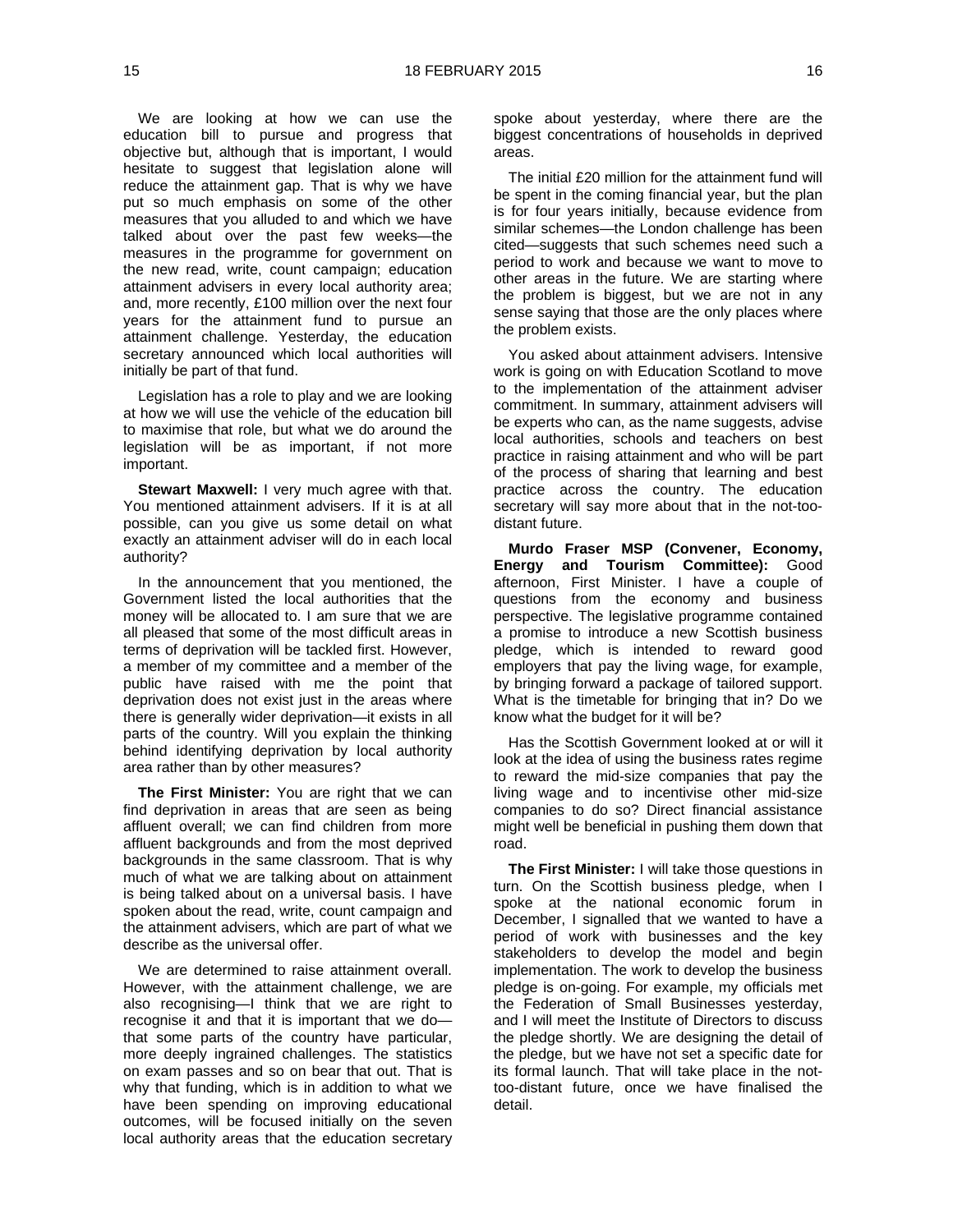The pledge will be voluntary rather than compulsory. Initial dialogue suggests that there is a significant appetite for what we are trying to do, which is, in effect, to strike a partnership with business on what support—principally through our enterprise agencies—we can provide them with and what we are looking for them to do in return, not just to help the Government with the social objectives that we have set but in recognition of the fact that businesses with well-paid and wellmotivated workforces tend to be more successful. In parallel, we have the commitment on the fair work convention, on the establishment and membership of which announcements will be made fairly shortly.

On the living wage, you should not take this as an absolute yes—or even any kind of yes—to your proposal but, generally speaking, such is my keenness for the living wage to be extended as quickly as possible through our economy that I am willing to consider all suggestions about how we can accelerate progress. I am therefore happy to consider your suggestion without making any commitments at this stage.

I think that you were getting at the fact that progressing on to the living wage will be much more difficult for some businesses than it will be for others. I recognise that. That will be particularly true for some businesses in the small and medium-sized enterprise sector. However, the progress that is being made on the living wage is impressive. When I launched the programme for government, I spoke about the living wage accreditation scheme, and John Swinney spoke about it when he announced his budget. We have set the target of getting 150 businesses accredited as living wage employers by the end of this year. I can tell you that we have already got 120 businesses accredited and it is only February. That is going well, but we need to keep the momentum going for sound economic reasons and for sound social reasons.

**Murdo Fraser:** Thank you for that positive response.

I have a brief follow-up on business rates. The Government's programme proposed the removal of the business rates exemption for shooting and deer-stalking estates. A few days ago, I met the Scottish Gamekeepers Association, which is very concerned about the impact that that would have on the employment of its members. Has the Scottish Government done an economic impact assessment of the likely impact on the rural economy and on employment if that measure were to be introduced?

**The First Minister:** As we progress with the land reform legislation, we will do a business impact assessment, as we do in the normal course of progressing any legislation. That will be

available for the relevant committee—that might be your committee or the Rural Affairs, Climate Change and Environment Committee—to scrutinise.

I have said that the business rates exemption for sporting estates was introduced by a former Conservative Government.

**Murdo Fraser:** It was introduced in 1994.

**The First Minister:** In 1994, to be precise.

I can understand why those who benefit from the exemption have concerns about its removal. Equally, many businesses in other sectors will look at the exemption and consider it unfair when they do not get an exemption from business rates. One of the reasons for removing the exemption is to free up resources that we can use to accelerate progress through our land fund towards the target of having 1 million acres of land in community ownership by 2020.

We have set those objectives for good reasons. However, as we progress our land reform agenda—not just this aspect but all of it—I am determined that we will work with the land-owning community so that it can make its views known and so that we can make it clear that responsible landowners are to be celebrated in Scotland and not penalised. Nevertheless, there are significant issues around the land-owning landscape—if that is not too much of a pun—that need to be addressed. We are determined to do that.

#### 13:30

**Rob Gibson MSP (Convener, Rural Affairs, Climate Change and Environment Committee):**  I recognise that land reform is a central Government policy objective. Given the barriers that exist, as well as the potential opportunities that are presented by land reform, how do you see Holyrood increasing the distribution of land ownership in Scotland among more families and communities?

**The First Minister:** I referred in passing, in response to Murdo Fraser's question, to our commitment to have 1 million acres in community ownership by 2020. That is an important part of the answer to your question.

A lot of what we are talking about around the land reform agenda is related to greater transparency and information about land ownership, which helps the issue of diversification that you speak about. We have committed to completion of the land register within 10 years, which in and of itself will improve transparency.

We are consulting on two other proposals that would have an impact: limiting the legal entities that can own land in Scotland, and making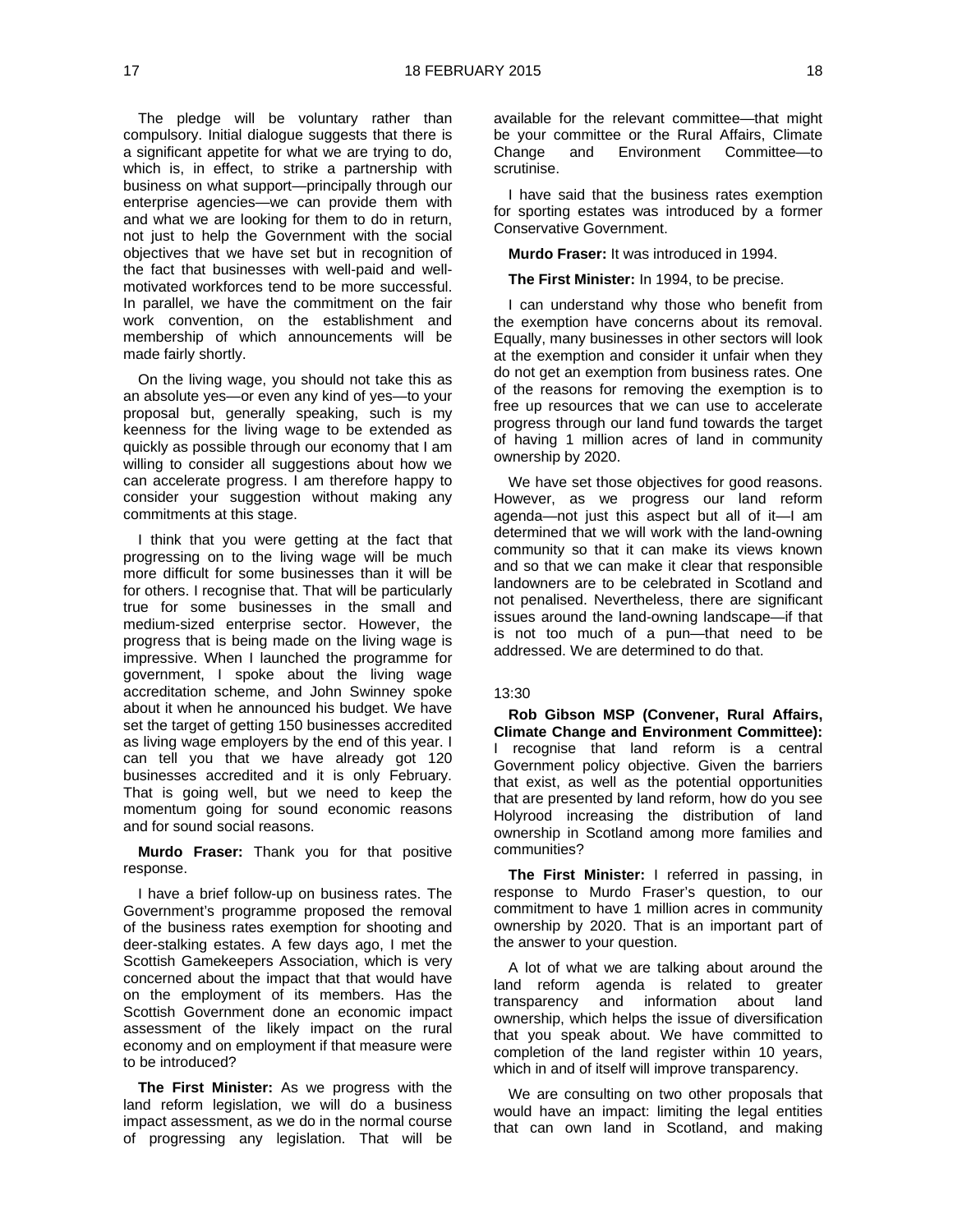available much more information about land, the value of the land and ownership of the land.

Obviously, we do not hold all the levers in this area. Work is being done at the Westminster and European Union level that may also be important in this context.

**Rob Gibson:** Westminster has a role as the responsible authority for companies and trust law. We have a lot of difficulty in identifying who actually owns Scotland. In crofting estates, communities have difficulties in getting hold of their landlord. Would the revelation of beneficial owners be a great help to the land reform process? Do you think that Westminster would be prepared to play ball on that?

**The First Minister:** There are some developments at Westminster and European level that are intended to make progress in this area; we will support those developments if we think that they are robust enough. For example, part of the fourth money laundering directive will require all member states to maintain ultimate beneficial ownership registers, both for corporate entities and for trusts.

There are also some developments at UK Government level around issues of transparency and trust in companies. Those developments are partly about combating fraud, tax evasion and money laundering. The Small Business, Enterprise and Employment Bill, which was introduced at Westminster in June last year, has a bearing on all that.

In short, various initiatives are under way. Obviously, I am most concerned about how we use our land reform legislation to strike the right balance on many of those issues. The programme for government that I laid out is taking us forward. One of the first acts that this Parliament passed was on land reform. I think that there is consensus—although I appreciate that not everybody agrees with all aspects of it—that it is time to move forward on some of those issues. That is what we are determined to do.

**Rob Gibson:** Briefly, is there a sense that the UK Government is prepared to reveal the members and beneficial owners of trusts, as well as companies?

**The First Minister:** I am not sure that I can answer that definitively. You would probably have to ask the UK Government. As I have set out, there are some developments in the law at Westminster and European Union level that would, if they are taken forward and implemented, be helpful in that sense. I quess that you would have to ask UK Government ministers whether there is a political will to do that. I am not sure that I can speak for them on that.

**Christina McKelvie MSP (Convener, European and External Relations Committee):**  Two hot topics that are vexing the European and External Relations Committee, and which will possibly come to a head tomorrow when we have Lord Livingston in front of the committee, relate to the transatlantic trade and investment partnership. A big aspect of the inquiry that we have undertaken is the perceived lack of transparency and how the public outcry on TTIP pushed Commissioner Malmström to change it and to make it much more transparent.

The other big issue with regard to TTIP—the two issues are related—is the impact on public services and, in particular, on our health service in Scotland. Can you update us on the progress of discussions between the UK Government, the Scottish Government and the EU on how we ensure that the reservations that have to be made within TTIP to protect public services in Scotland are made?

**The First Minister:** First, the more transparency that there can be around the issue, the better. I appreciate that, by their very nature, not all aspects of the negotiations can be done in public, but it would nevertheless be helpful if there was more rather than less transparency in the process. As all of us often are, I am often asked, "Do you agree with TTIP or not?" The truth is that none of us can say definitively, because we do not know what will finally be in it.

On the point about public services, I know that John Swinney was before the European and External Relations Committee a couple of weeks ago. Our view on public services and the NHS in particular is very clear and has been communicated very forcefully to both the UK Government and the European Commission. We think that there should be an express, explicit exclusion on the face of any treaty for public services and for the national health service. We have had responses on the health service from both the UK Government and the European Commission that say—I am paraphrasing; this is not a direct quote—"Don't worry. There's nothing to see here. It'll all be fine." That may be the case but, frankly, I am not prepared to assume that it will be the case until we see the letter of the law. The easiest way to put the matter beyond any doubt is to say that there should be an express exclusion for public services generally and, in particular, for the national health service.

**Christina McKelvie:** I appreciate that, First Minister, and I appreciate the openness with which your Government has engaged with my committee on that topic.

I hate to spring this on you, but we all got an email in our inbox this morning from Unite the Union, which suggests that the NHS is included in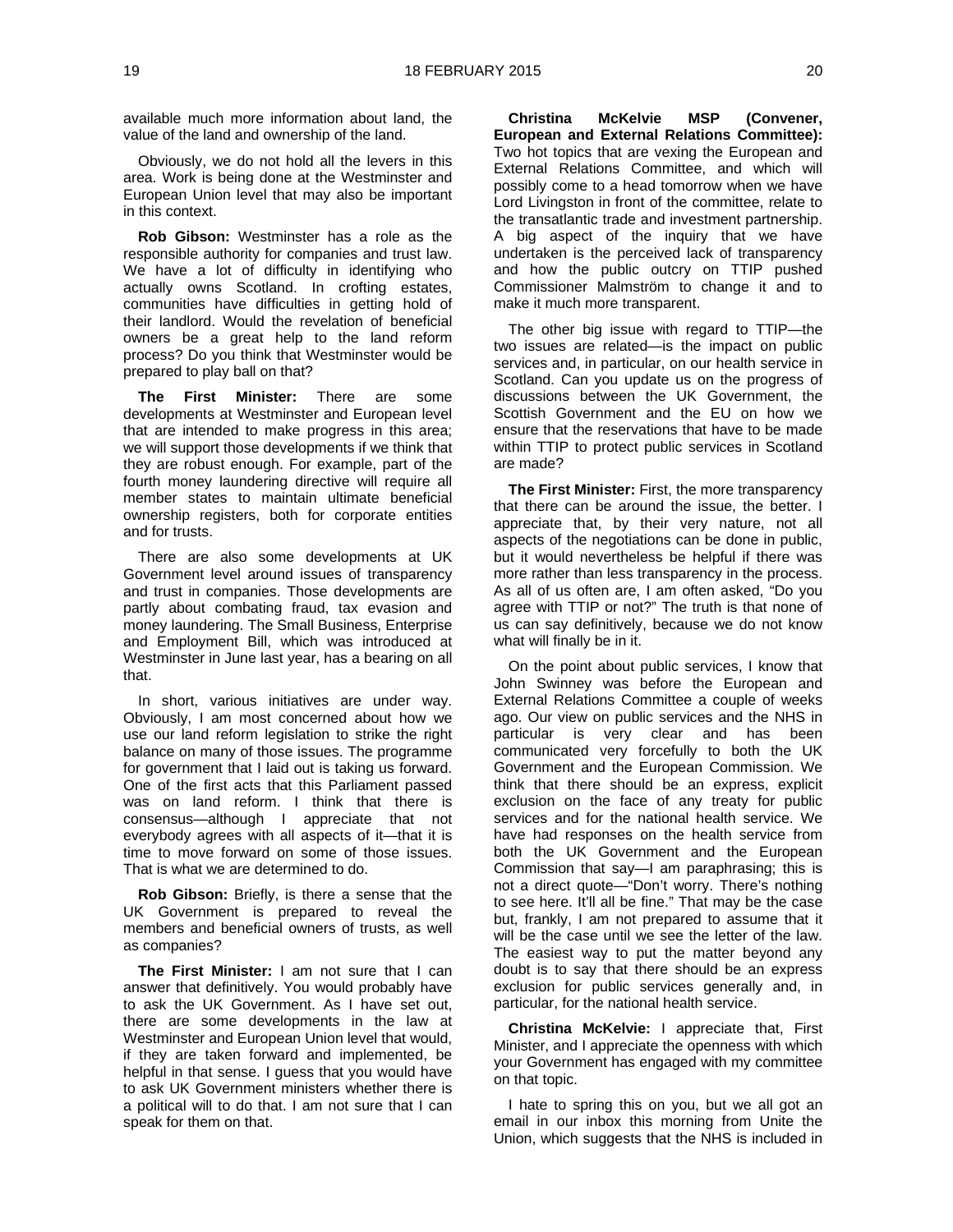the material scope of TTIP. Unite suggests that it has some legal advice on the issue. Should the Scottish Government make a new approach to the UK Government on the basis that there is some dubiety about whether the NHS is part of the material scope of the agreement?

**The First Minister:** I have seen Unite's press release from this morning. In common with other party leaders, I have signed the Unite pledge, which calls expressly for an NHS exclusion from TTIP. I have not seen Unite's legal advice but my view is clear.

I do not want to get sidetracked down this road, but there is an additional concern for Scotland, because the health service in England has been substantially opened up to private competition but that is not the case in Scotland. As well as the general concern about TTIP opening up public services, we have an additional concern. In the interests of clarity, I should say that the UK Government says that this is not the case. However, if it was the case that, because the health service in England has been opened up, TTIP would have a bearing and we would somehow be dragged into that, that would be a concern.

We almost need two assurances. We need the general exclusion from TTIP and we need an assurance from the UK Government that, notwithstanding anything that TTIP might mean for its health service in England, there would be absolutely no circumstances in which the ability of this Government to protect our health service from privatisation would be compromised in any way.

#### **Christina McKelvie:** I think—

**The Presiding Officer:** I am sorry, Christina, but we have to move on.

**Kenneth Gibson MSP (Convener, Finance Committee):** Thank you, Presiding Officer.

Bruce Crawford has touched on this issue. Can you provide an update on the timetable for negotiations on Scotland's fiscal framework? In addition, how should intergovernmental machinery, including the joint Exchequer committee, be strengthened and made more transparent?

**The First Minister:** On the timetable, the UK command paper said that a fiscal framework should be agreed alongside the introduction of the legislation in the next UK Parliament. I know that the Chief Secretary to the Treasury was before the Finance Committee recently, and he said that he expected the fiscal framework to be agreed at the same time as the bill is advanced through the House of Commons.

I would certainly be of the view that the fiscal framework should be agreed before the legislation

is enacted. We should be looking at ensuring that we have agreement on the fiscal framework before this Parliament is asked to give legislative consent through the LCM process. Assuming that the broad timescales remain on track, that means that we would have to be in a position to agree that before March 2016.

There has been a lot of engagement over the implementation of the Scotland Act 2012 provisions with the Finance Committee and the Public Audit Committee. I would be very keen to see similar scrutiny in the context of the fiscal framework—and, in fact, enhanced scrutiny, as I said to Bruce Crawford—from our parliamentary committees. Given both the complexity of what we will be dealing with, but also its import, it is vital that the committees of this Parliament are closely engaged with it.

**Kenneth Gibson:** Yes. I and other conveners have talked about a committee debate on the issue to involve the wider Parliament.

I move on to another issue. You touched on the 2012 act. One thing that came out of that was the block grant adjustment, although it took more than two years to get agreement on that. What concerns do you have that it will create difficulties as we go forward? What mechanisms can we have to ensure that the matter is dealt with transparently, that the Barnett formula also becomes much more transparent—as Bruce Crawford touched on earlier, it is not particularly transparent at present—and that we will be able to scrutinise both the Barnett formula and the block grant as we go forward?

**The First Minister:** Without immediately being negative, I note that our experience of negotiating the block grant adjustment around the 2012 taxes does not immediately make me all that optimistic about the timescales and the process that we are looking at for a fiscal framework that will look at similar adjustments around a much broader suite of policy areas. On the other hand, it has to be the case, in my view, because we cannot allow ourselves, as a Parliament, to have legislation being scrutinised and considered, and certainly not agreed, before we understand the fiscal framework implications of that. That would be the Parliament not fulfilling its responsibilities properly.

How do we ensure that the process happens in the requisite timescale and that there is sufficient scrutiny around it? Without throwing it straight back to the people round the table, I note that the committees will have an absolutely critical role to play in ensuring that the whole thing stays on track, but also in really getting into the detail. We as the Scottish Government will be as forthcoming as we can be with the committees in ensuring that you have the information and the material that you need to do that job. For the Finance Committee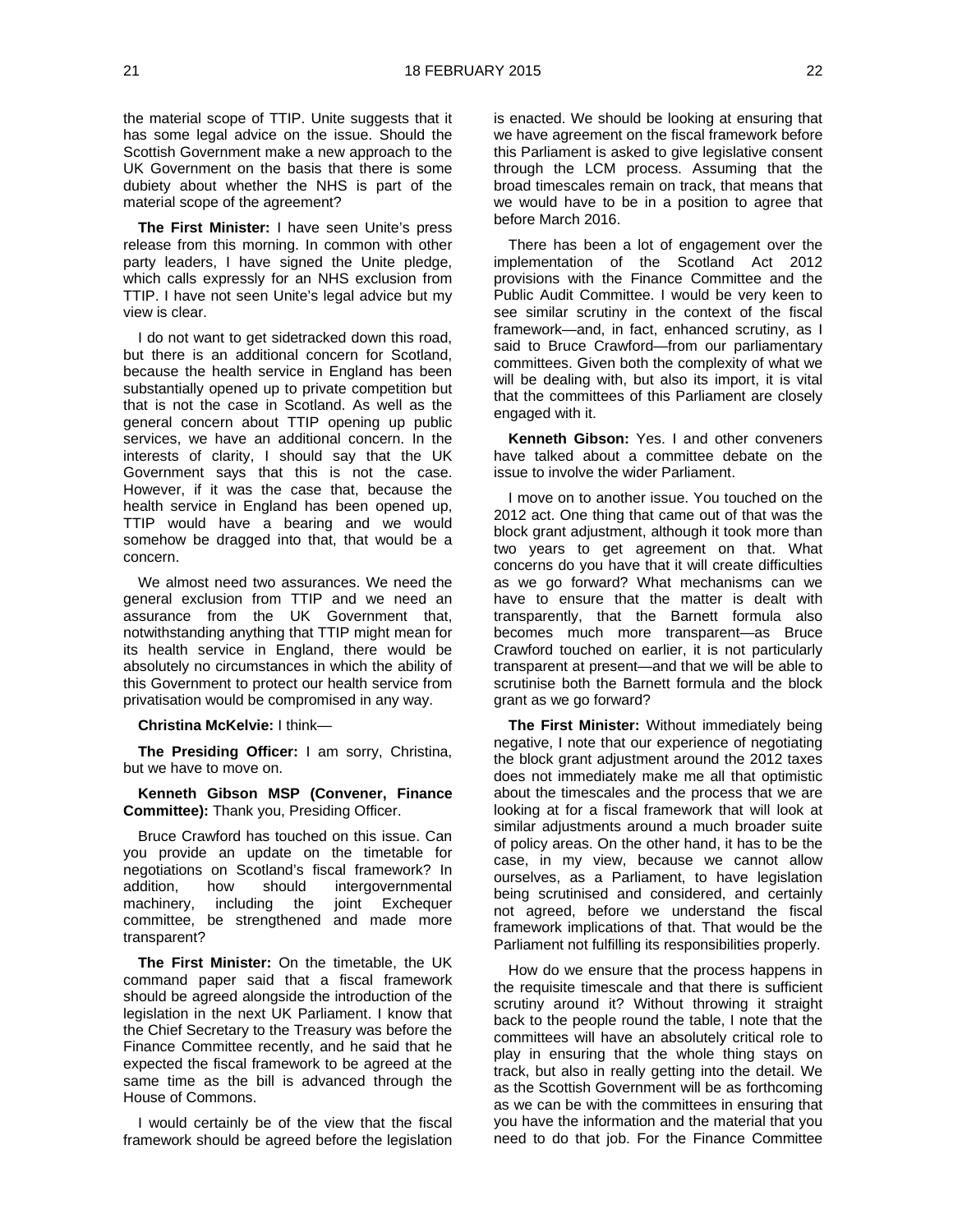and the Devolution (Further Powers) Committee, this is as important as, if not more important than, the scrutiny of the legislation.

When I met the Prime Minister on the day when the command paper and the clauses were published, one of the points that I made to him was about the importance of the fiscal framework and getting as much work as possible done around it. John Swinney will be looking to have early discussions with the chancellor and the Treasury to ensure that we get that work under way as quickly as possible.

#### **Kenneth Gibson:** Thank you.

**Paul Martin MSP (Convener, Public Audit Committee):** First Minister, you will be aware that the number of public services that are delivered by the third sector, charities and so-called arm'slength companies has increased significantly over the past number of years. Those organisations do not come under the audit framework of the Auditor General for Scotland. Is that something that you and the Scottish Government are looking at?

#### 13:45

**The First Minister:** If the Public Audit Committee feels that that is something that we should be looking at, I am happy to do so. I am sure that the Auditor General would have a view on that, too. You are right to say that there are more services being delivered directly or with significant input from third sector organisations.

Because it is an area for which I have previously had portfolio responsibility, I know that there is a similar debate around freedom of information legislation. For example, Glasgow City Council has outsourced many services to arm's-length external organisations that were not under the ambit of the freedom of information legislation, so we changed the FOI regime in order to bring sporting and leisure organisations within its ambit.

We must ensure that we keep our procedures and processes up to date with the reality of how services are delivered. It is not something that we have taken any decision on, or come to any conclusion on, but I am more than happy that we should enter into a discussion with the Public Audit Committee about that.

**Paul Martin:** With respect, is it not something that the Government should have looked at, given the significant sums of public money that are being spent? I would not expect the Public Audit Committee to have to lead on that. In terms of the governance of the organisations, should the Government not have looked at that?

**The First Minister:** The Government will consider these issues, as we do with freedom of information, on an on-going basis. I am more than happy to provide more detailed information to your committee about what particular consideration we have given. I was not suggesting that it was for the Public Audit Committee to take the lead; I was trying to be helpful in suggesting that, as would be the case with any committee, if there were a dialogue that you wanted to have about how we can improve your ability to audit and scrutinise the use of public money, I would be happy for the Government to enter into that.

**Paul Martin:** Let me return to my point, though. Is it not something that should have been looked at by the Government?

**The First Minister:** What I am saying is that the Government will look at these things on an ongoing basis. I am happy to provide you with written information about exactly what consideration we are giving.

As there is with freedom of information, there will be different circumstances depending on the degree to which various organisations are delivering public services. There will not necessarily be a blanket approach one way or the other, which is why some detailed dialogue would probably be appropriate.

**Paul Martin:** With respect, the point that I am making, and the point of the question that I asked, is this: is it not something that the Government should have looked at, so that we could allow the Auditor General to scrutinise the organisations that you have already referred to? Would it not be best practice for the Government to ensure that those organisations, which are expending quite considerable public funds, come within the remit of the Auditor General? Surely it is something that the Government should lead on.

**The First Minister:** I am trying to agree with Paul Martin and to be helpful.

**Paul Martin:** I am not asking you to agree with me; I am asking you a question.

**The First Minister:** I am offering to send Paul Martin and his committee detailed information of what consideration the Government will have undertaken of the different aspects of this. I am saying that, as we do with freedom of information, the Government will consider these things on an on-going basis. However, I am also saying again, from my experience with the freedom of information legislation—that there are often complexities that mean that we cannot take a blanket approach one way or another. The approach must be more nuanced than that.

It is up to Paul Martin, as convener of his committee, whether he wants to be part of that dialogue, but I would be happy for that to happen.

**Paul Martin:** Just to clarify, I am not making the point that you are being unhelpful; I am asking a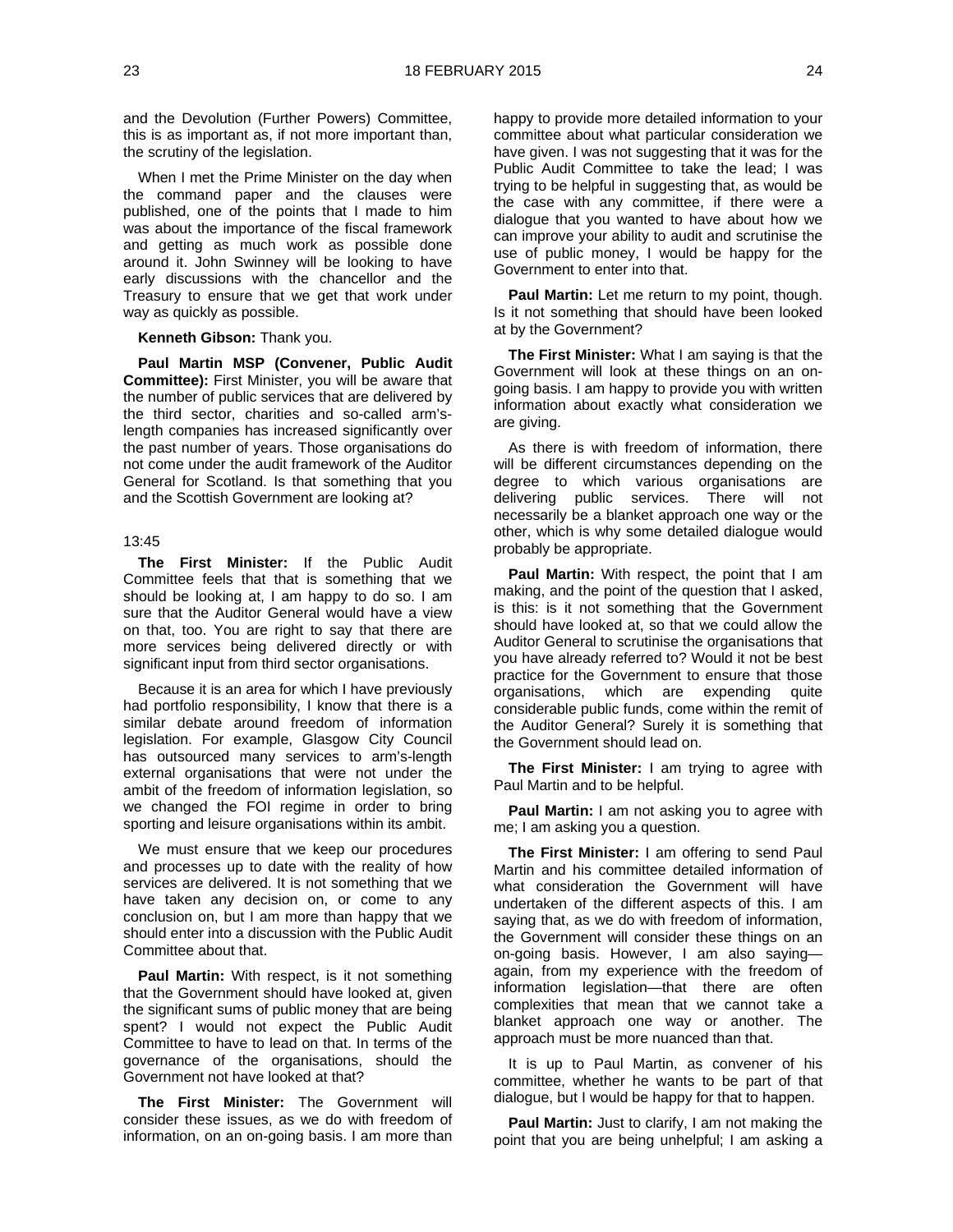question. Given that the Government has been in office for seven years, and given the considerable public sums that are being spent, should not the Government have looked at the issue by now? We do not want this issue getting lost in the Bermuda triangle of things that the Government is looking at.

**The First Minister:** I am not suggesting that. I am offering to send Paul Martin and his committee detailed information of what consideration, in particular circumstances, the Government will have given.

We are the first Government that has taken account of these issues in the context of freedom of information legislation, so there is no sense in which the Government does not want to ensure that our processes and procedures are taking account of the changing ways in which public services are being delivered. Many third sector organisations will be contracted by public bodies to deliver services that are, themselves, already fully audited in terms of these arrangements.

**Stewart Stevenson MSP (Convener, Standards, Procedures Appointments Committee):** In its most recent annual report, the Commissioner for Ethical Standards in Public Life in Scotland highlighted that over 10 years the percentage of applicants to public boards who say that they are disabled has risen from 2.4 per cent to 13.1 per cent, which is very welcome. The commissioner welcomes the Government's approach to gender equality, but notes that over 10 years the percentage of women on boards has not changed very much and currently sits at 34.5 per cent. What initiatives might the Government take to improve that?

**The First Minister:** I have made it very clear that I want to see significant progress on the gender balance on public, private and third sector boards. I have played a small part in leading by example with the Scottish Government's Cabinet, in which the ratio is now 50:50. We do not yet have power to legislate for quotas on public boards. We have been arguing that there should be early devolution of power on that, but to date we have not prevailed in that argument. As soon as we have that power we could use it to legislate appropriately.

In the meantime—as I set out in the programme for Government—we will launch over the next few weeks a partnership for change initiative to challenge public, private and third sector bodies to sign up to a 50:50 by 2020 pledge. We are discussing with a range of organisations across those three sectors their willingness to sign up to that. The initiative is about encouraging organisations to make a voluntary commitment to doing what we do not yet have the ability to

mandate by law. I hope that we can make significant progress on that.

We are making progress on gender balance, but it is painfully slow. If we leave it at the rate of progress that we have seen over recent years, the next generation of female First Ministers and MSPs will still be sitting here talking about the need to make progress. I do not want that to be the case; I would like this generation to fix the problem, so that the next generation can worry about other things.

**Stewart Stevenson:** The UK Government's command paper shows in draft clause 24 the intention to devolve the ability to set quotas for public boards. In your previous answer you referred to private sector boards; clearly there is no intention to devolve anything in that respect. Do not we need a stream of well qualified and experienced women coming from beyond the public sector to feed into public positions? Unless we get that power we are likely to continue to experience difficulties in getting suitably experienced and willing volunteers.

**The First Minister:** Yes—I agree with that. We wanted the entirety of equality and employment legislation to be devolved to the Scottish Parliament, but that has not been proposed. Whether we are talking about public or private bodies and whether we are talking about doing it voluntarily or by quotas, we need to look not just at the top levels of organisations—although they are important—but at the pipeline of people coming into those sectors and organisations, who will over time make it much easier for women to get into positions of seniority.

On Monday I chaired the Scottish energy advisory board and we discussed gender balance on boards. Many people around that table rightly made the point that if we are going to have 50:50 in the board rooms of energy companies, we should challenge them to do that very quickly, and that in order to make that sustainable we need to get more women into engineering and other professions that work in the sector's companies.

We have to tackle the issue at all levels. There are several arguments against quotas, one of which is that they are a blunt tool. Although a quota can help to deal with the problem at one level of an organisation, it will not necessarily deal with the problem throughout it.

However, my view has firmed up a lot in recent years—the progress that we are making towards gender balance is too slow. If the things that we have been doing until now have not delivered quicker progress, we should probably be telling ourselves that we need to do different things. That is why I have come to the view that although quotas have a role to play, until we can do more